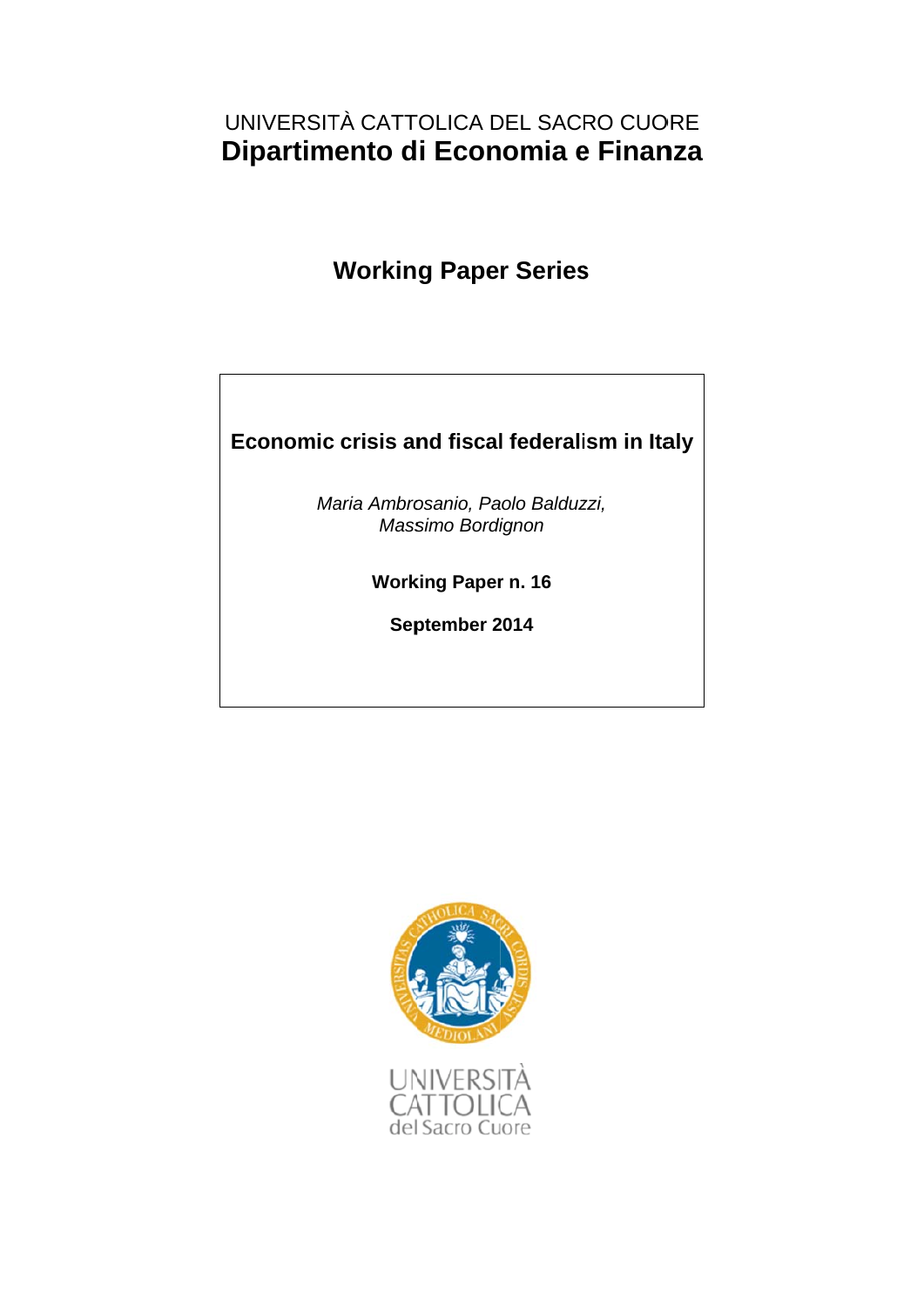# **Economic crisis and fiscal federalism in Italy**

**Maria Ambrosanio, Paolo Balduzzi, Massimo Bordignon** 

*Università Cattolica del Sacro Cuore*

Working Paper n. 16 September 2014

Dipartimento di Economia e Finanza Università Cattolica del Sacro Cuore Largo Gemelli 1 - 20123 Milano – Italy tel: +39.02.7234.2976 - fax: +39.02.7234.2781 e-mail: dip.economiaefinanza@unicatt.it

The Working Paper Series promotes the circulation of research results produced by the members and affiliates of the Dipartimento di Economia e Finanza, with the aim of encouraging their dissemination and discussion. Results may be in a preliminary or advanced stage. The Dipartimento di Economia e Finanza is part of the Dipartimenti e Istituti di Scienze Economiche (DISCE) of the Università Cattolica del Sacro Cuore.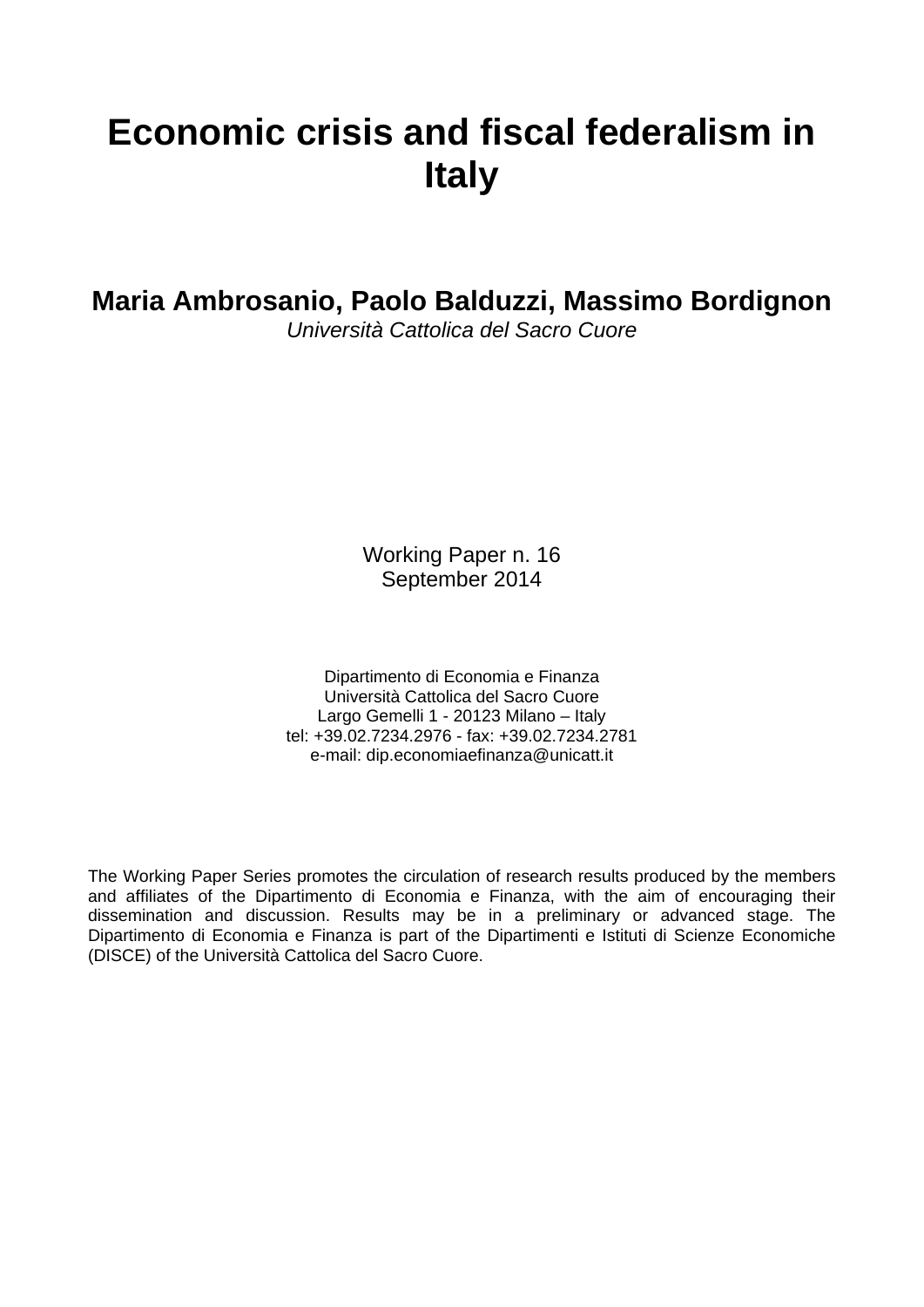#### **Economic crisis and fiscal federalism in Italy**

Maria Flavia Ambrosanio, Paolo Balduzzi and Massimo Bordignon *(Dept. of Economics and Finance – Università Cattolica del Sacro Cuore) August 2014* 

*Forthcoming in* Ahmad, E., M. Bordignon and G. Brosio (eds) "Multi-level Finance and the Euro Crisis — causes and effects**".** 

#### **Abstract**

For almost two decades, starting from the early '90s, Italy experienced the strongest wave of decentralization reforms in its post II World War history. The causes were both economic and political. Yet, in recent years, again economic and political causes seem to call for opposite reforms. Along with a second wave of scandals, this time interesting local politicians, the crisis that has hit our country since 2008 is having relevant effects on the relationships between central and local governments. The aim of this paper is to assess dimension and direction of these effects. We first review the situation of "fiscal federalism" in Italy before the crisis, summarizing the decentralization process in the '90s, its consequences in terms of financing and functions for local governments, the constitutional reform of 2001 and the implementation problems this created. We then look at the numbers of the crisis; the "double dip" of the economic cycle in the period 2007- 2013, the policies implemented to contrast the financial market confidence crisis and the distribution of the burden of the fiscal consolidation across levels of government. We also discuss the institutional features of the implemented policies, in particular referring to number of local governments and to the financial relationships between level of governments, including taxes, transfers, fiscal rules and bankruptcy procedurals. Finally, we look at the future: what consequences will the new European rules, as enshrined in the new art. 81, have on the financial relationships between levels of government? And how is the balance of power between the center and the periphery going to change in lieu of the new proposed Constitutional reform?

**JEL classification:** H50, H60, H70

**Keywords:** crisis; fiscal federalism; decentralization

#### **Contacts:**

maria.ambrosanio@unicatt.it paolo.balduzzi@unicatt.it massimo.bordignon@unicatt.it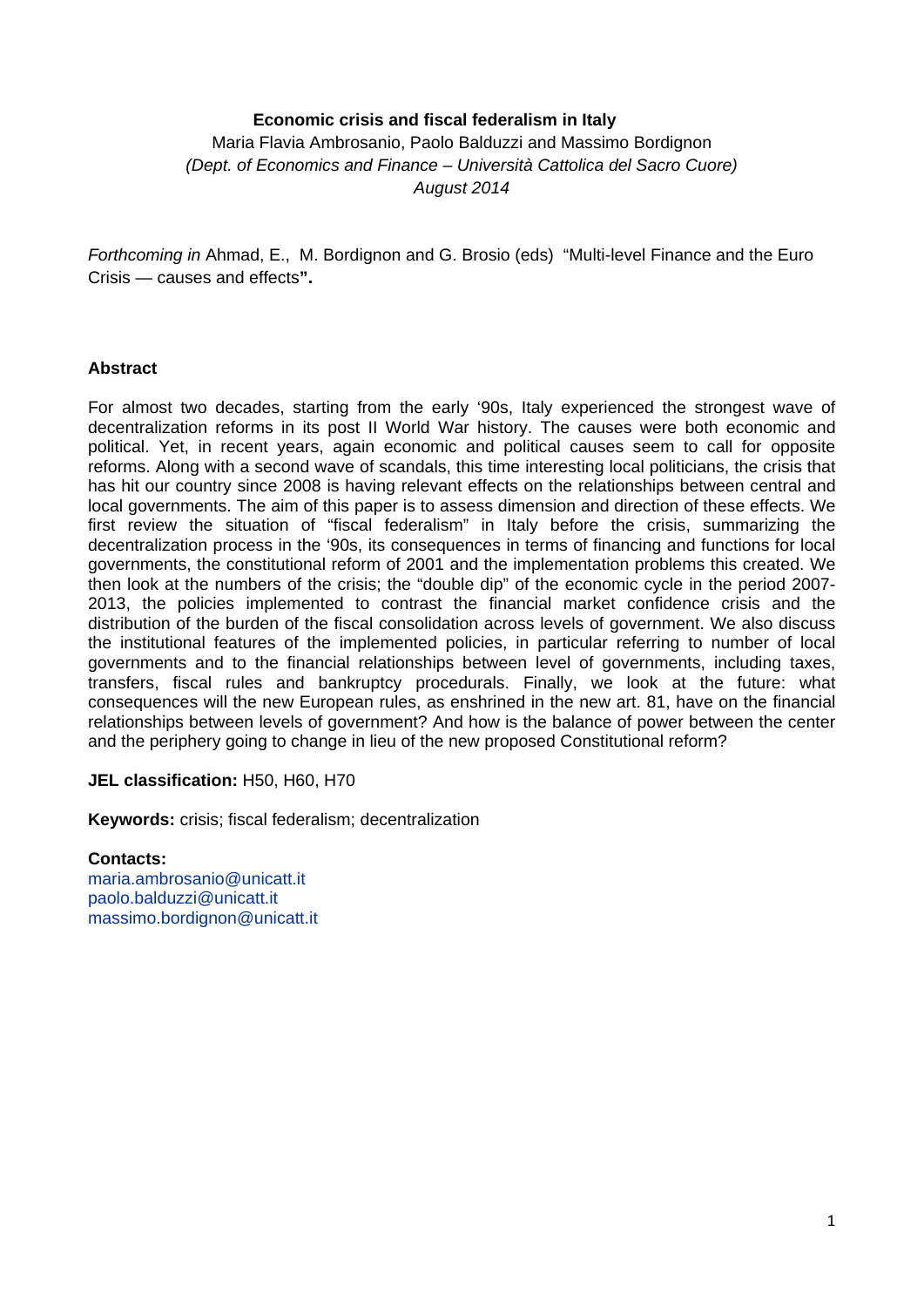#### **1. Introduction**

The most effective way to describe the situation of regional and local public finance in Italy, at the end of the worst recession and financial crisis the country has experienced since the Second World War, is by using the expression "war economy". In the attempt of re-gaining markets confidence in the midst of the Euro crisis, the late Berlusconi government and particularly the new "technical" government by Mario Monti in 2011-2012, launched a massive fiscal adjustment program, meant to reduce public deficit and debt, in a country already weakened by the 2008-09 recession. The fiscal stance of the following governments was again tight, for the need to respect the European fiscal rules, although less recessive than the previous ones. The cumulate fiscal adjustment in the five years between 2008 and 2012 amounted at about 8 points of GDP, mostly concentrated in the period 2011-13. Necessarily, this massive program had to affect local governments too, as in Italy regions and lower levels of government control large part of public expenditure, and as local taxation is also an important component of tax revenues. But, as we will discuss, in so doing national governments took a number of actions versus local governments that could only have been possible and justified by a perceived situation of extreme risk for the country, analogous to an international conflict. Thus, local governments were not just simply "squeezed" by the central government, but were also forced to raise money, through forced savings, to finance the general government budget. Indeed, the policies implemented or proposed by the national government were so invasive of local governments' autonomy to stretch to the limit the precepts of the Italian "regional" constitution (reformed in 2001). The European *fiscal compact*, that in Italy entered in force, via a constitutional amendment, in January 2014, again imposes a continuous severe fiscal consolidation process on all levels of government, especially for a country that is not yet growing (GDP real rate of growth in 2014 will probably be between 0.2-0.4%) and that has lost 10 points of GDP from the last pre-crisis year (2007). Most worryingly, the new budget rules leave little room for public investments at both national and local level, in spite of the fact that public investments have already been drastically reduced during the crisis. Low public investments may impair future growth.

The crisis then changed the *de facto* balance of power between levels of government; and it appears increasingly likely that this new equilibrium will also be consolidated *de jure*, by a further constitutional reform, currently under review in Parliament. The reform has the main objective to overcome the Italian "perfect" bicameral system, by transforming the upper house in a Senate of local representatives<sup>1</sup>. But it has also the purpose to change radically number and responsibilities of sub-central governments, weakening the constitutional role of regions and definitely eliminating one level of sub-regional government (provinces). In particular, not only the functions of regions will be reduced in number and importance, but the new constitution also contains a "supremacy clause" that gives the upper hand to central government in all cases of conflict with regions.

Yet, not all the proposed interventions should be judged negatively, even in the narrow perspective of intergovernmental relationships. The truth is that the system of fiscal federalism that evolved in Italy during the 2000s, as a result of the constitutional reform of 2001 and a confuse national policy of implementation of the reform, had largely betrayed the promises of a more efficient and more responsive system of local governments. The 2001 Constitution remained largely not applied on

 1 Currently, the Italian Senate is directly elected by citizens, its vote is necessary to approve all laws, and in order to rule, the executive needs to have a majority in both houses. According to the reform, in the future the Senate will not be elected but composed of representatives of regional councils and mayors of the main Italian cities, and its role will be mostly advisory, except for constitutional legislation and the election of the President of the Republic. Of course, a vote of confidence from this new Senate will be no longer necessary for the national government to rule.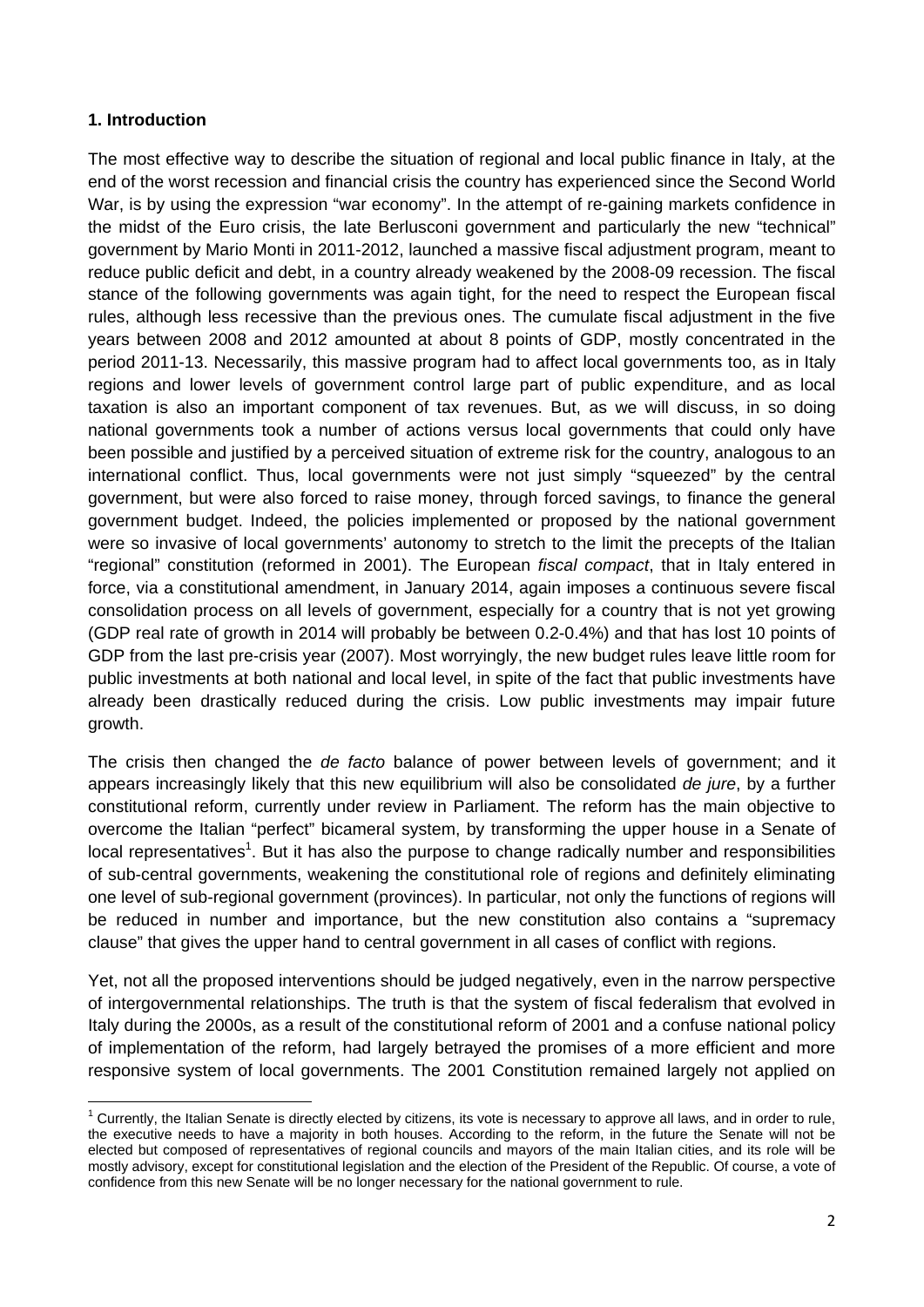financial grounds, letting regions and other levels of governments be strongly dependent on central government money. And the (very large) category of "shared" functions between the central and the regional governments, rather than becoming (as planned) an avenue for limited regional differentiation of policies inside a common national framework, has become a source of continuous conflict between the two levels of government in front of the constitutional court. This created uncertainty, so limiting economic activity, and imposed additional costs on both citizens and firms, thus reducing popular support for decentralization, which was strong in the '90s. This support has been further reduced by an apparently never ending chain of political scandals and alleged appropriations of public money by elected regional officials, so paving the way for a recentralization of regional functions.

Moreover, as a consequence of the increased financial effort imposed on local governments, the central government was forced to increase tax autonomy at the local level, by reintroducing and enhancing municipal taxation on real estate and by anticipating the introduction of the autonomous sources of financing for regional governments - already dictated by a 2009 "framework law" but over a longer time span. Somewhat paradoxically, as we will see, local governments are now more autonomous on their financing side that they were before the crisis –although admittedly this extra autonomy has been introduced so far in order to make local governments better able to collect resources to the benefit of general government budget. The rationalization of the number of governments (with the elimination of provinces, the introduction of metropolitan cities and the forced aggregation of small municipalities in political "unions" for the provision of all services, decided by law at the beginning of 2014), although still clearly not enough, is also a long awaited step in the right direction. Finally, the crisis and the need to strengthen budget discipline will also hopefully force the government to increasingly face the "soft budget constraints" problems that still remain embodied in the Italian structure of local governments, in particularly in the south of the country. Once the financial emergence will have subdued, there is then at least the hope to rebuild local finance on more rational bases.

The rest of the paper is organized as follows. Section 2 reviews the situation of "fiscal federalism" in Italy before the crisis, summarizing the decentralization process in the '90s, its consequences in terms of financing and functions for local governments, the constitutional reform of 2001 and the implementation problems this created. Section 3 looks at the numbers of the crisis; the "double dip" of the economic cycle in the period 2007-2013, the policies implemented to contrast the financial market confidence crisis and the distribution of the burden of the fiscal consolidation across levels of government. Section 4 discusses in greater detail the institutional features of the policies that have been introduced during the crisis, in particular referring to the number of local governments and to the financial relationships between level of governments, including taxes, transfers, fiscal rules and bankruptcy procedurals. Section 5 looks at the future; it first discusses the new financial relationships between levels of government that emerge by the Italian constitutional interpretation of the European fiscal compact, and then summarizes what would be implied by the proposed Constitutional reform currently under discussion in the Italian parliament. Section 6 concludes.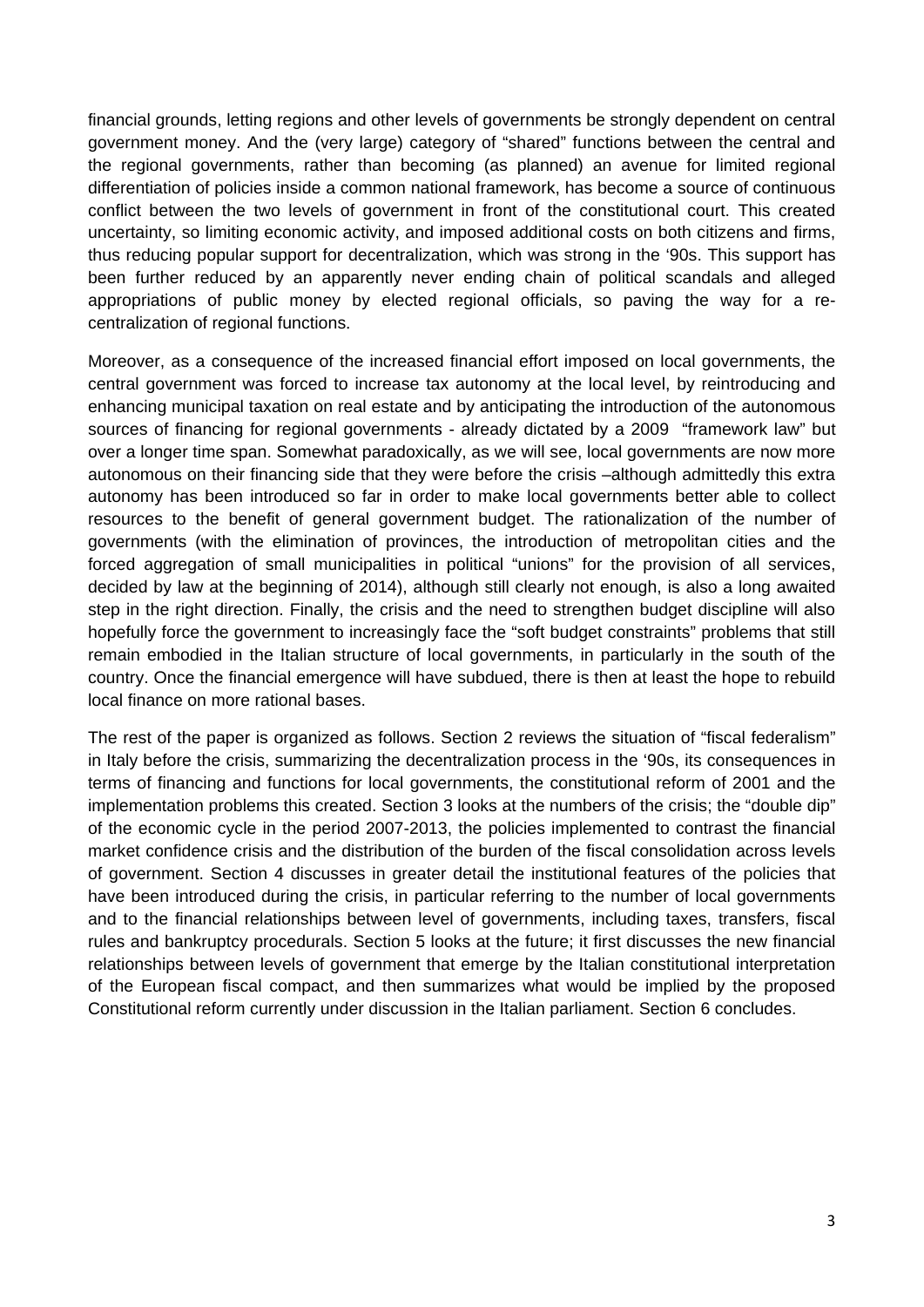#### **2. Setting the stage: fiscal federalism in Italy before the crisis, 1992-2007**

#### *2.1 Backgrounds: the political and economic context of decentralization*

During the fifteen years previous to the 2008 crisis, Italy experienced the strongest wave of decentralization reforms in its post II World War history (see Ambrosanio and Bordignon, 2007a, and Ambrosanio, Bordignon and Cerniglia, 2010).

The causes were both economic and political. On the economic side, during the '80s, Italy lost control of its public finances, experiencing an impressive increase in public debt (at the national and at the local level) that brought the public debt/GDP ratio above 100% at the beginning of the '90s. Moreover, in 1992 Italy (together with several other European countries) experienced a strong currency devaluation, followed by the exit of the country from the European Exchange Rate Mechanism. The financial crisis that ensued, and later the need to meet the Maastricht criteria for gaining access to the common currency in 1997, called for a strong fiscal consolidation, of which fiscal decentralization was thought of being an important part. On the political side, at the beginning of the '90s several corruption scandals put an end to the so-called "First Republic" and an entire generation of politicians and political leaders experienced trials and sentences. The old parties that had ruled the country for 40 years disappeared and new parties, some of which with a strong territorial constituency (e.g. Lega North), gained votes and consensus.

Hence, the new national governments of the beginning of the '90s – made up for a large part by "tecnici", meaning university professors and highly ranked public officials coming from top institutions (mostly, the Bank of Italy), without a preceding political career - decided to grant more taxing autonomy to regional and local authorities (along with additional functions) and to harden their budget constraints. The objective was to respond to the demand for more local autonomy coming from the new political forces and to search for increasing efficiency and more fiscal responsibility at the local level. There was also a re-distributive component; in particular, the Lega North's political agenda deliberately asked for a reduction in the financial flows - going through the national budget - from the "productive" North to the "assisted" South (e.g., see Bordignon, 2005)<sup>2</sup>. However, this never happened, not even when Lega North became the main partner of Forza Italia (later Partito della Libertà) in the long list of Berlusconi's Center-Right governments that dominated Italy for an entire decade, from the national elections in 2001 up to 2011<sup>3</sup>, when the then premier, Silvio Berlusconi, was forced to resign in the midst of the financial crisis. In all this period, "fiscal federalism" ranked high in the political agenda of all Italian governments, although its meaning became more vague and more evanescent as time went by.

As a result of this process, in the '90s new local taxes were assigned to regions and sub-regional levels of government. All these new revenues substituted previous grants and transfers from the

<sup>&</sup>lt;u>2</u><br><sup>2</sup> International developments at the European level also played a role. The increasing functions devolved to the European Union and the launch of the unique market at the beginning of the '90's supported the idea that the role of the national states was going to decline, with the EU taking the place of the old national states in the provision of fundamental public services, such as defense, security, basic infrastructures and the openings of market. The continent could then safely evolve in a "Europe of Regions". The European Commission itself supported this view, organizing its main transfer system ("structural funds") on a regional basis, that as an effect led many European countries to create or to reinforce their regional governments. Indeed, decentralization was quite common in Europe in the 90's, with important developments taking place in Spain, Belgium but also France and the UK. This view was halted by the French referendum in 2006, rejecting the federal constitution for Europe proposed by the Convention, and by the Lisbon treaty of 2011, that re-institutionalized the role of national countries in the European Council. 3

With the exception of a eighteen months period, from 2006 to 2008, where a composite Center-Left coalition was in power.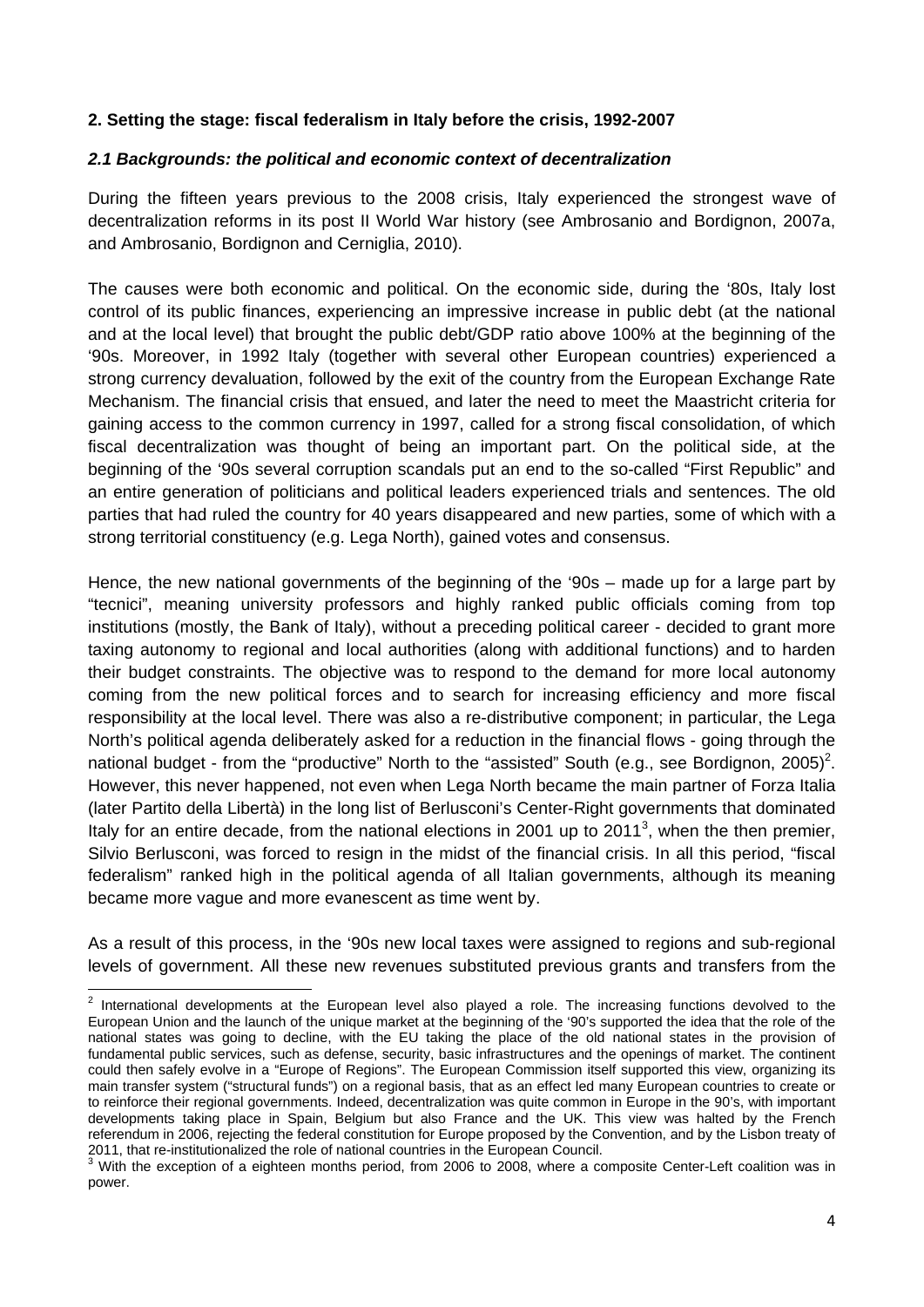national government and gave more taxing power to local authorities<sup>4</sup>. As we will see, the same happened following the 2008 crisis, although in a completely mutated scenario.

#### *2.2 New financial tools*

As regards to municipalities<sup>5</sup>, in 1992 a new municipal tax on real estate property was created, with the tax base computed on the basis of the national cadastre (ICI). Mayors could fix the tax rate within a range established by the national law (0.4% - 0.7%), discriminate the tax rate according to the use and nature of the building, and introduce tax rate allowances for the house of main residence of the tax payer. ICI soon became the main source of municipal revenue, covering on average more than 50% of total tax revenues of municipalities. Because of the large differences in the tax base across municipalities, the new tax had however deeply different effects in the different part of the country. While in the rich north, ICI made municipalities almost totally autonomous financially (with a share of transfers on total revenues dropping below 20-30% of total revenues) the same was not true for the cities in the poorer south, that still remained heavily dependent on national grants to finance their expenditure (see Bordignon, Gamalerio and Turati, 2013). This affected their effective degree of autonomy $6$ . ICI was reformed in 2008, when the tax on the main residence was abolished, and then eventually cancelled in 2012 (see next section).

ICI was followed in 1998 by a municipal surcharge on the personal income tax (IRPEF), which is still applied by local authorities (see Bordignon, Grembi and Piazza, 2013 for further details). Originally, this surcharge was composed of a compulsory part (even though this was never applied) and by a discretionary part up to 0.5%. The central government later froze the tax rates in 2003 and 2004 (and again in 2005 and 2006 but only if the surcharge had already been used), and then again from 2008 to 2011. In the meantime, it also gave mayors the possibility to increase the tax rate up to 0.8%, to discriminate it according to IRPEF brackets, and to introduce tax exemptions for lower incomes.

Finally, in 2007 mayors were assigned a new earmarked tax in order to co-finance capital investments. More precisely, this new tax could finance only a subset of investments, such as urban public transportation, roads, parks, public parking, schools, and so on. This tax could not collect more than 30% (later increased to 100%) of the total investment costs, could not be imposed for more than five years (later increased to ten years) and had to be given back to taxpayers in case the investments was not carried over. The tax base overlapped with the ICI one and the tax rate could not be fixed above 0.05%

As regards to regions, the other main sub-central level of government in Italy<sup>7</sup>, in 1992 they were granted health contributions and motor vehicle taxes, followed in 1995 by a share of the excise on gasoline, in 1997 by a new tax on productive activities (IRAP), which substituted health contributions and other minor taxes, and finally, in 1998, a surcharge on the personal income tax (IRPEF), with features similar to the Municipal surcharge. IRAP is levied on entrepreneurs and firms (individual and companies, public and private) and its tax base is constituted by the net

 4 The decentralization of the 90s mostly occurred on the revenue side. But some extra functions were given to regions and local governments (through the so called Bassanini Decrees at the end of the 90s) and the level of autonomy in some previously allocated functions (such as Health care for regions) was increased.<br><sup>5</sup> See Belduzzi (fortheoming a)) for more datails

See Balduzzi (forthcoming a)) for more details.

 $6$  Bordignon, Gamalerio and Turati (2013) argue that the different degree of autonomy also affected the selection of the local political class and the degree of efficiency in the provision of local public services.

 $^7$  The third is province, but it always mattered less in terms of functions and resources. Plus, as we discuss below, it has been now substituted by a political union of municipalities.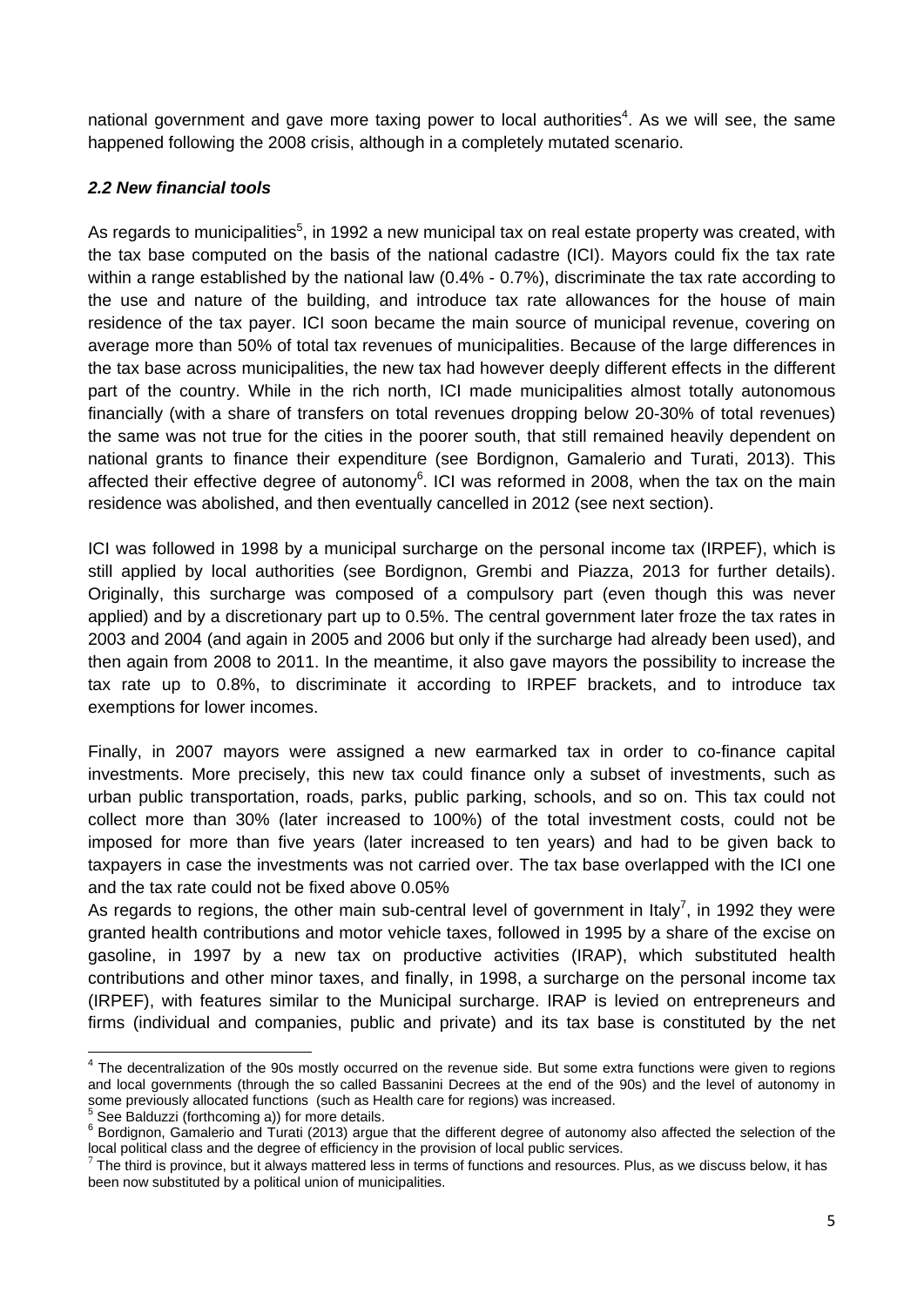added value they produce within the region (sum of wages, passive interests and profits; see Bordignon, Giannini and Panteghini, 1999). In 1997 the tax rate was established at 4.25% (later reduced at 3.9% in 2008), with a possible discretionary variation up to 0.92%, differentiated for sectors and categories.

The regional surcharge on the personal income tax (IRPEF) is composed of a compulsory part (originally 0.9%, now 1.23%) and by a discretionary part (currently under revision).

Graphs 1 and 2 summarize the effect of the decentralization period on both local expenditure and local taxation, respectively. As shown, the effect is robust in both cases, although much stronger on the revenue than on the expenditure side. Of course, data must be taken with care. Local taxation also includes tax shares of national taxes<sup>8</sup>, where autonomy is by definition very limited; and the total amount of local expenditure says little on the effective autonomy of local governments to manage this expenditure.



\* Source: Our calculations based on ISTAT data, *Spesa delle Amministrazioni Pubbliche per funzioni*, 2012

**EXECTS 10**<br>8 In particular, the VAT tax share of regions that is needed to finance Health care provision. Health care, the main function of regional governments, is as a matter of fact a jointly provided function, where the central government defines standard levels of provision of services and guarantees financing though the VAT share that is given adding to the regional taxes earmarked to health financing, and regions organize the net to offer services through the local Health units, both territorial and hospitals. See note 12 for further details.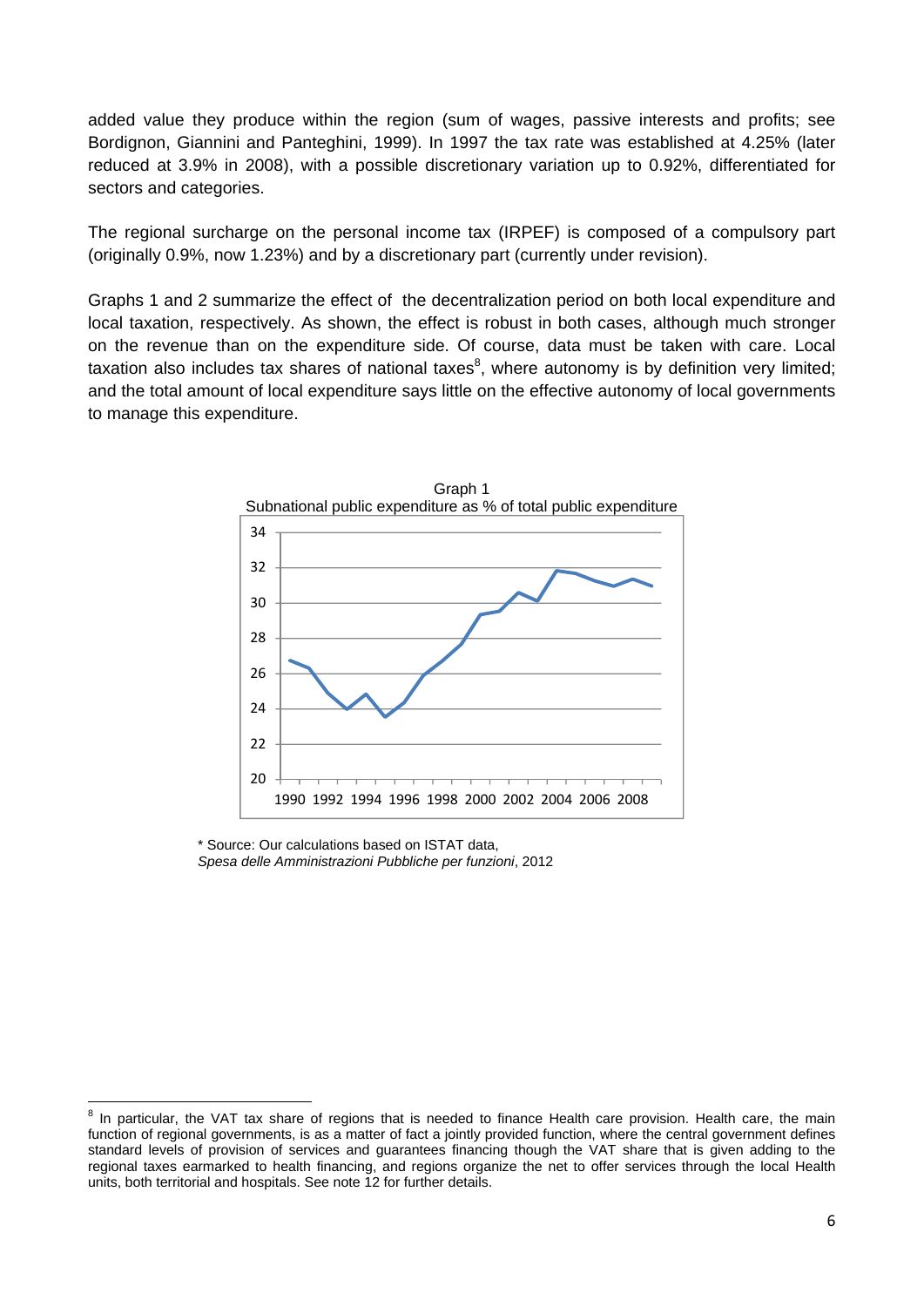

\*Source: ISTAT, *Conto economico consolidato delle Amministrazioni pubbliche, schema semplificato a due sezioni, 1990-2010* 

#### *2.3 The Internal stability pacts*

As anticipated, during these years the national government also passed reforms to contrast financial irresponsibility at the local level and the consequent ex post bailing out of local and regional governments by the central government<sup>9</sup>. Hence, in 1999 explicit fiscal rules were introduced for regions and other local authorities under the label of *Internal Stability Pact***.** After its introduction, the Pact has been changed almost every year, with regard to subjects, targets, sanctions, monitoring procedures, and incentives. This approach caused extreme uncertainty for the activity of regions, provinces and municipalities. Rather than presenting a detailed list of interventions<sup>10</sup>, we briefly summarize the main reforms which occurred during the period.

At the beginning, all municipalities were subject to the Pact; from 2001 to 2004 municipalities below 5,000 citizens were excluded; in 2005 and 2006 only municipalities below 3,000 were excluded, but in 2007 the threshold was set again at 5,000 citizens. Furthermore, since 2002, different rules have been introduced for regions and the other local governments (provinces and municipalities) $11$ .

As regards to targets, for regions they were initially fixed in terms of overall budget balance, but in 2002 they were replaced by a constraint on expenditure growth. In addition since 2000, regional

<sup>&</sup>lt;u>edd</u><br><sup>9</sup> Problems of soft budget constraints have always been endemic to the Italian structure of governments, beginning with the massive bailout of cities' debts at the beginning of the 80's (the so called "Stammati decrees"). See Bordignon and Turati (2009) for a theoretical and empirical analysis of soft budget constraint problems at the regional level concerning health expenditure.

<sup>10</sup> A comprehensive survey of the development of the Internal Stability Pact is in Ambrosanio and Balduzzi (forthcoming). See also Ambrosanio and Bordignon (2007b) for international comparisons.

Exploiting the heterogeneity of the municipal fiscal rules along time and for different population size of municipalities. several authors have investigated the effect of the fiscal rules on local government's behavior. See Balduzzi and Grembi (2011) and Grembi, Nanninici and Troiano (2013). Results are somewhat mixed.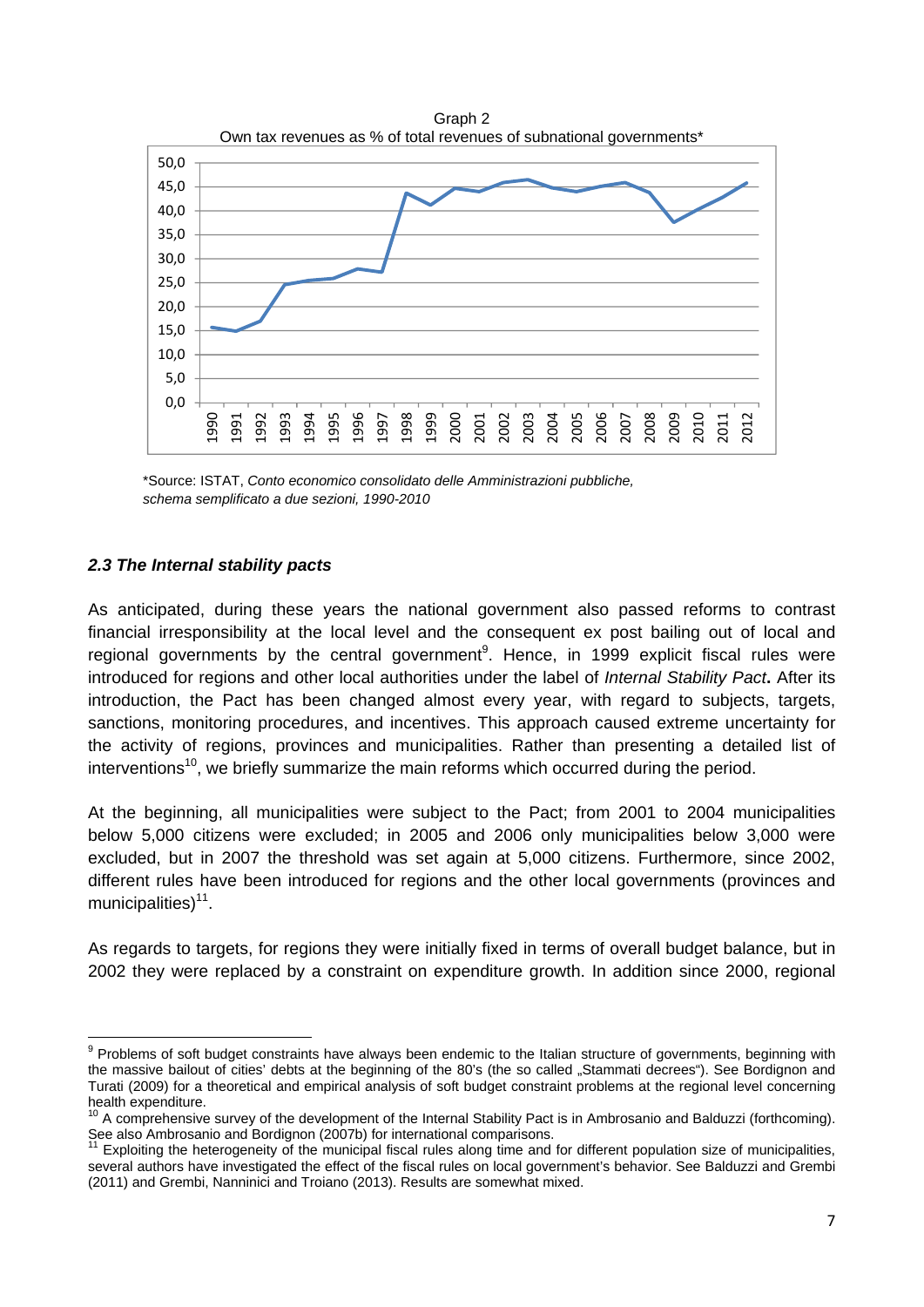health expenditures have been excluded by the regional pact and subject to different rules (the so called "Patto per la salute" $1^{12}$ .

As for local governments, targets have been usually defined in terms of pre-determined reduction of their deficits, except for 2005 and 2006 when a system of ceilings on the annual increase of nominal local expenditure (including investments) was introduced. Notice that, as long as local authorities have some tax autonomy, budget rules leave more freedom to fulfil the goal by increasing revenues, cutting expenditures or a combination of both; whereas expenditures ceilings aim only at reducing the dimension of the (local) public sector. The definition of budget balance has also changed over time: first it referred to cash current budget only (with a number of exclusions both on the revenues and on the expenditures side); then it referred to cash and accrual current budget; in 2007 it was defined as comprehensive financial budget (see next section).

Originally the Pact did not include specific sanctions in case of missed annual targets. Sanctions were introduced in 2003 and were differentiated for regions and local governments. They were also modified many times and often not applied. For regions, non-compliance of the Pact mainly led to an automatic increases in some tax rates (IRAP and the surcharge on IRPEF), and a loss in autonomy in managing health expenditure; for municipalities, non-compliance typically implied a reduction in grants and a freeze on hiring.

Monitoring is also an important part of the Pact: since 2007, local authorities are requested to send to the Ministry of Economy and Finance information on the cash and accrual accounts on a quarterly basis (recently, every six months). The relevance of the monitoring process relies on the fact that if local governments do not submit to the Ministry of Economy and Finance a certification about the compliance of targets relative to the previous year, they are then obliged to adopt all necessary measures to meet the targets if they do not want to incur in sanctions. As regards to regions, monitoring of health spending is carried out in the context of a computerized system (the so-called *Tavolo di monitoraggio*), accessible by all participating entities and maintained by the Ministry of Economy and Finance.

#### *2.4 The local political system and the new Constitution*

Decentralization in the period did not only affect financing tools and fiscal rules. With the idea of improving political accountability and financial responsibility, reforms were also introduced on the local political system. In particular, in the '90s new electoral laws were passed to allow for direct election of mayors and presidents of regions and to move from a proportional-based system to a more majoritarian one. The reforms were different for the different levels of government<sup>13</sup>, but had

<sup>&</sup>lt;u> 1980 - Andrea Andrew Maria (h. 1980).</u><br>1980 - Andrew Maria (h. 1980).  $12$  Italy is somewhat peculiar in so far as the main function attributed to regions is the management of the National Health System; indeed, health expenditure covers more than 80% of total expenditure of the Italian Ordinary Regions (all of them, except the two Islands and three small regions at the northern border of the country, that have Special Statutes, a different system of financing and more functions; see Ambrosanio, Bordignon and Cerniglia 2010). Health care provision is however heavily regulated by the central government that fix the basic services that have to be supplied and that directly (through transfers) or indirectly (through regional taxes as IRAP and the regional surcharge on IRPEF that de facto or de jure are earmarked to health expenditure) guarantees the funding of the services. This explains the difference of treatment of this type of expenditure in terms of the internal pacts. The overlapping of competences between the central and the regional governments in the health sector have reduced accountability and supported soft budget constraints problems; see again Bordignon and Turati, 2009.

See for instance Bordignon, Nannicini and Tabellini (2013) on the new electoral rules for electing the mayor. The reform at the municipality level certainly worked in strengthening the political legitimacy of mayors; it is not a coincidence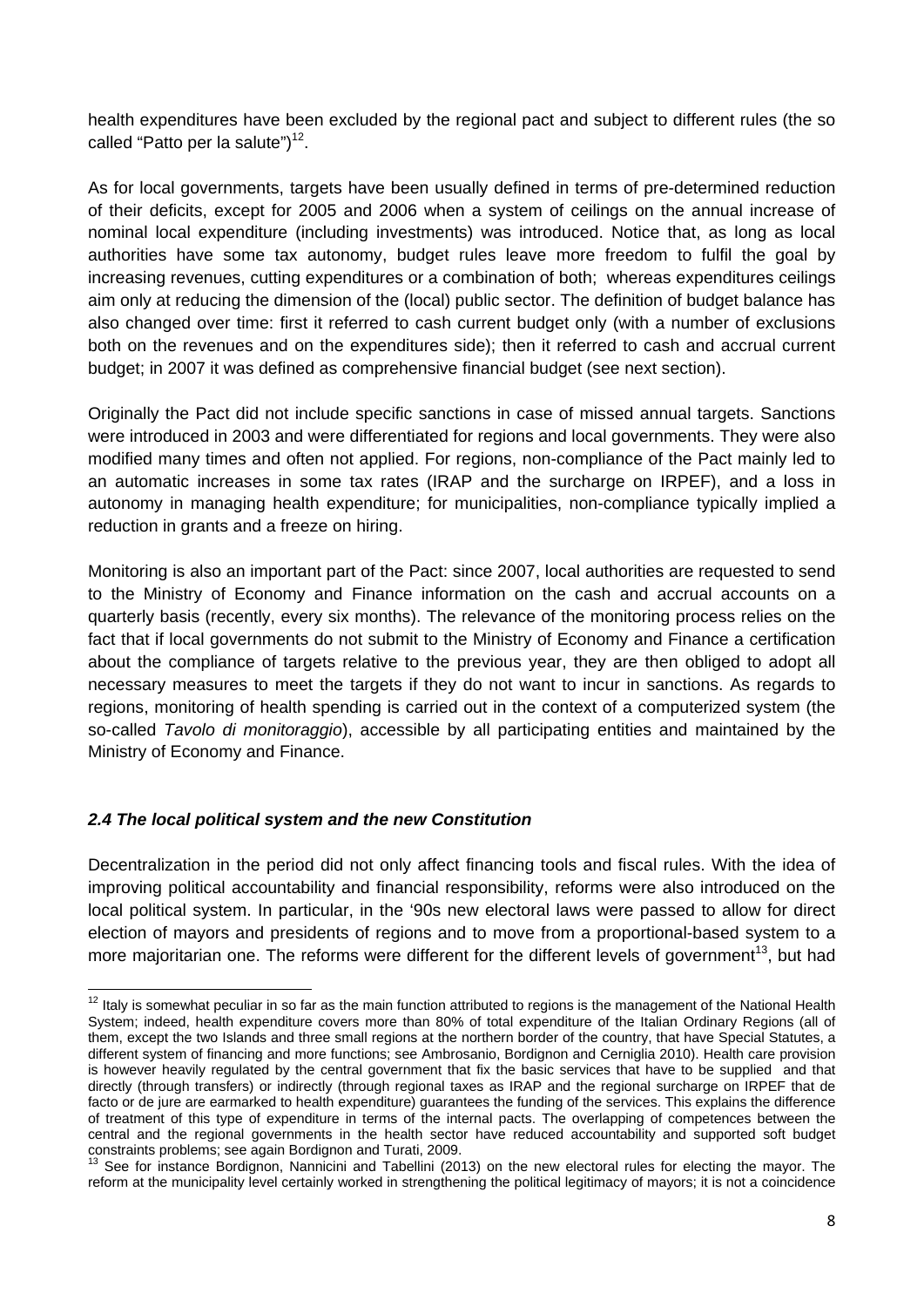all the aim and the effect of strengthening the political importance and the powers of mayors and presidents with respect to their own majority and the political parties. The enhanced role assumed by the directly elected representatives was also determinant in leading to the main political reform in the decentralization process, namely the 2001 Constitutional reform. This reform constitutes the apex of the Italian decentralization process of the '90s, and somewhat paradoxically, it also marked a turning point towards a re-centralization of the system, given the difficulties met in trying to implement it. The reform modified a number of articles (from 114 to 133) in the Title V of the 1948 Constitution that concern the powers of sub-national governments and their financial relationships with the central government. The most important elements of this reform could be summed up as follows $14$ .

First of all (art.117 of the new Title V), the central government retained the possibility to legislate alone only on a limited subset of functions (defence, justice, public order, currency, international treaties etc.), while all other functions were given to (ordinary) regions, to be legislate by regions only (exclusive regional functions) or to be shared between the central government and regions (concurrent legislation)<sup>15</sup>. In particular, the latter category is very large, including all main public activities (health, education, energy, transports, environment, regulation of markets, etc.)<sup>16</sup>. In theory, the central government should have limited itself in the field of shared function to fix the main principles, letting regions legislate the details. However, the distinction between principles and detailed legislation has never been very clear and the financial importance of the shared functions (excluding pensions and interests on public debt, about 80% of the remaining total public expenditure refers to functions included under this label) has made the central government unwilling to seriously give up powers and responsibility in this field. The consequence has been a dramatic increase in conflict between regions and the central government in front of the Constitutional Court. Worse, the ensuing uncertainty about which legislation, if regional or national, was in place, delayed economic activity, imposed extra costs on citizens and firms, and eventually reduced the popular consensus in favour of the decentralization process, that was very high in the 90s.

The new art. 119 describes the new fiscal relations among the different levels of government. It has a strong decentralization flavour; for example, it establishes that local governments' activities should to be financed totally with own revenues and tax shares; and that transfers from the central government could only be used to reduce the differences in the fiscal capacity of the different regions or municipalities, without strings attached (no earmarked grants). However, this article

<u> 1989 - Johann Stoff, amerikansk politiker (d. 1989)</u>

that mayors are the only component of the Italian political class that escaped the loss of consensus induced by scandals and the dire conditions of the country during the recent crisis. The present prime minister is an ex-mayor and many ex-<br>mayors are currently part of the national government.

 $14$  See Giarda (2001, 2004 and 2009) for a detailed discussion of the new Constitution and its implications for the Italian version of fiscal federalism. See also Bordignon (2005) and Ambrosanio, Bordignon and Cerniglia (2010) for further discussions of the new Constitution financial implications.

<sup>15</sup> The new Constitution also included a provision for "asymmetric federalism", a detailed procedural according to which a single Region could ask the national Parliament to obtain exclusive competence on some policies whose competence was initially shared. However, this clause was never activated. It is hard to understand while Italian Constitutional lawmakers never seriously considered the possibility of a two-speed federalism in a country so divided, not only on economic grounds, but also in terms of administrative ability of local and regional governments. A sort of two-speed federalism has been de facto introduced on public health care, as most of the centre-south regions have presently lost their full autonomy and are under control of central government officials (because they were not able to respect the "Patto per la Salute" mentioned earlier, accumulating deficits that have been partially covered by the central  $g$ overnment).

<sup>16</sup> An important exception is the pay-as-you-go public pension system that remained under the control of the central legislator. Pensions in Italy covers about 30% of total expenditure. Regions could however legislate on the second pillar of the pension system (integrative regional funds) and some did.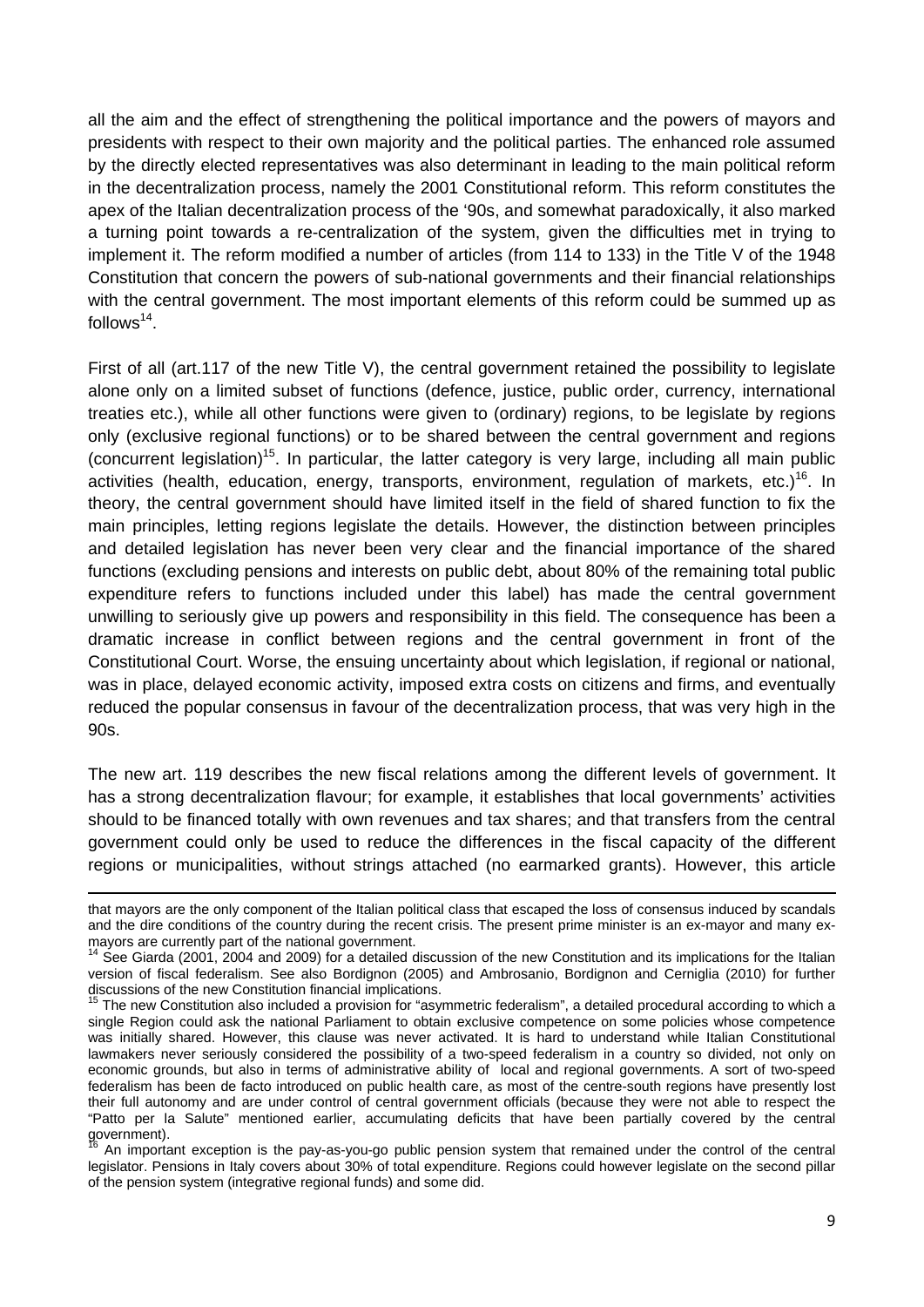turned out to be simply inapplicable, given the huge differences in economic activities and tax bases across the country, and given the fact that central government still retain the power to set up uniform standards and levels for the provision of all fundamental services, even in those fields the constitution assigns to the exclusive competence of regions. The contrast between the constitution and the true funding practises has negatively affected the transparency of the funding system of regional and local governments and made largely inapplicable the last attempt to provide a plausible "interpretation" of the constitution (in order to reduce the constitutional conflict between regions and central government), through the 2009 "framework law" (see below)<sup>17</sup>.

It is within this framework that in 2008 the financial crisis erupted, followed by an even more severe sovereign debt crisis in 2011. What has been the impact of these shocks on the Italian fiscal federalism? We look first at the economic consequences and then at the political/institutional ones.

#### **3. Fiscal federalism in Italy during the crisis: economic consequences**

Italy has been interested by two waves of the crisis (Graph 3). The first wave hit in 2008, causing a sharp fall in GDP in 2009 (-6%); then, after a small recover in 2010, the Italian GDP collapsed again in 2011-13 causing an impressive "double dip" in economic activities.



While overall negative, the effect was differentiated across the country. In percentage terms the fall in economic activity was largest in the south than in the rest of the country; however, as the south was much poorer to begin with, the absolute distance between north and south was reduced during the crisis. Besides, the loss in GDP in the centre-north was mostly due to the fall in private economic activity (industrial production shrank by a fourth during the crisis), while the south suffered for the reduction in public expenditure, which is in relative term much more important in this part of the country.

<u> 1989 - Andrea Andrew Maria (h. 1989).</u><br>Demografia

 $17$  As discussed in section 5, partly because of these problems and partly as a consequence of the financial crisis, Title V is currently under review in the Parliament. A previous attempt to change the constitution, proposed by the Centre-Right Government in 2005, was rejected by a national referendum in 2006. See Bordignon (2005) for details.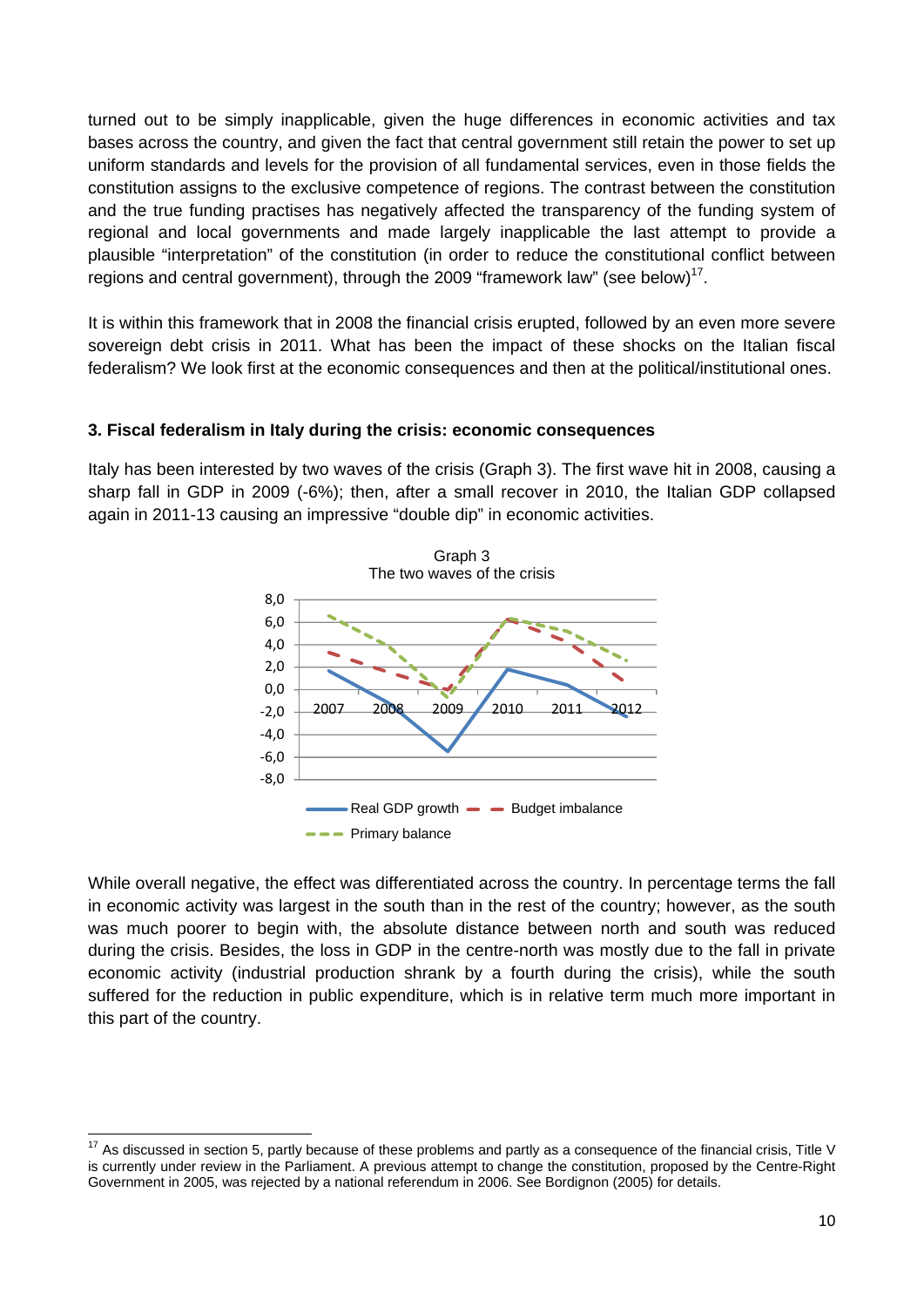| GDP per capita* (euro) |        |        |  |  |  |  |
|------------------------|--------|--------|--|--|--|--|
|                        | 2007   | 2012   |  |  |  |  |
| North-West             | 30.184 | 27.687 |  |  |  |  |
| North-East             | 30.358 | 27.241 |  |  |  |  |
| Centre                 | 27.701 | 24.969 |  |  |  |  |
| Centre-North           | 29.488 | 26.739 |  |  |  |  |
| South                  | 16.966 | 15.197 |  |  |  |  |
| Italy                  | 25.140 | 22.807 |  |  |  |  |

| Table 1                |      |
|------------------------|------|
| GDP per capita* (euro) |      |
|                        | ־חחפ |

\* Source: ISTAT,*100 statistiche per capire il Paese in cui viviamo*, 2014

One of the consequences of the fall in GDP was an automatic worsening of all the relevant fiscal indicators. Table 2 illustrates the evolution of debt-to-GDP ratio, that hit the 100% threshold before the crisis and has been continuously rising since then, up to 133% in 2013. On the contrary, debt of local governments, both in term of GDP and as a percentage of total public debt, has been falling during the period, as a result of the fiscal consolidation measures adopted during the crisis (but see section 4.5 on off budget debts).

|      | <b>General Government Debt</b> |      |                |             |             |  |  |  |  |  |
|------|--------------------------------|------|----------------|-------------|-------------|--|--|--|--|--|
|      | Total                          |      | Municipalities | Regions and |             |  |  |  |  |  |
|      | (% of                          |      |                |             | Autonomous  |  |  |  |  |  |
|      | GDP)                           |      |                |             | Provinces   |  |  |  |  |  |
|      |                                | % of | % of total     | % of        | % of total  |  |  |  |  |  |
|      |                                | GDP  | public debt    | GDP         | public debt |  |  |  |  |  |
| 2005 | 105,7                          | 2,86 | 2,69           | 2,39        | 2,26        |  |  |  |  |  |
| 2006 | 106,3                          | 3,08 | 2,90           | 3,04        | 2,86        |  |  |  |  |  |
| 2007 | 103,3                          | 3,03 | 2,93           | 2,90        | 2,80        |  |  |  |  |  |
| 2008 | 106,1                          | 3,04 | 2,86           | 2,64        | 2,49        |  |  |  |  |  |
| 2009 | 116,4                          | 3,17 | 2,73           | 2,77        | 2,38        |  |  |  |  |  |
| 2010 | 119,3                          | 3,14 | 2,63           | 2,64        | 2,21        |  |  |  |  |  |
| 2011 | 120,7                          | 3,13 | 2,59           | 2,59        | 2,15        |  |  |  |  |  |
| 2012 | 127,0                          | 3,11 | 2,45           | 2,61        | 2,06        |  |  |  |  |  |
| 2013 | 132,6                          | 3,03 | 2,28           | 2,41        | 1,82        |  |  |  |  |  |

Table 2

\*Our calculations based on Bank of Italy data, *The Public Finances, borrowing requirement and debt*

The downturn in GDP was intensified by the reaction of national governments. Differently from what happened in other countries, the situation of public finance did not allow for countercyclical fiscal policy<sup>18</sup>. During the first crisis, the (Berlusconi) government first denied any need for intervention and then eventually reacted with a delay in 2010. During the second crisis, the risk of a devastating financial crisis of the country led the governments (Berlusconi first and then the Monti government) to impose an even harsher correction, in the hope to re-establish trust in the financial markets and to gain the support of the other European countries and the ECB. As an effect, the government fiscal stance as measured by both total and primary deficit has been strongly *procyclical* for all the period (see again Graph 3).

The cumulative effect of financial measures adopted during the crisis has been above 120 euro billions, namely almost 8% of the GDP (Tables 3 and 4), particularly concentrated in the period between 2011 and 2012 (Berlusconi and Monti Government).

  $18$  See Ambrosanio and Balduzzi (2013) and Balduzzi (forthcoming b)) for further details.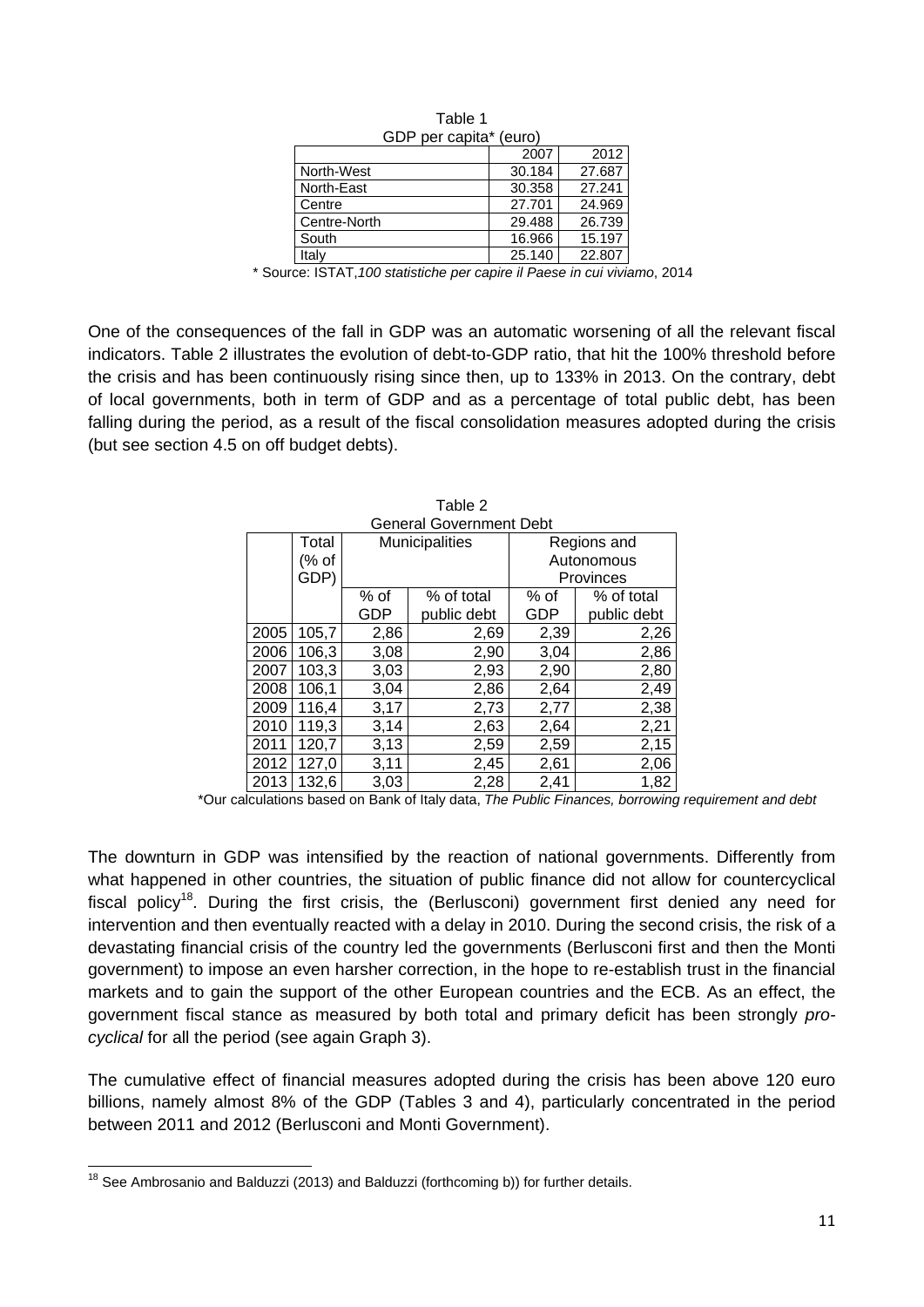|                                              | Cumulative effects of financial measures (% of the GDP)*                                                                                                                                                                                                                                                                 |         |         |         |      |      |      |  |  |  |
|----------------------------------------------|--------------------------------------------------------------------------------------------------------------------------------------------------------------------------------------------------------------------------------------------------------------------------------------------------------------------------|---------|---------|---------|------|------|------|--|--|--|
| 2011<br>2012<br>2013<br>2010<br>2009<br>2008 |                                                                                                                                                                                                                                                                                                                          |         |         |         |      |      |      |  |  |  |
|                                              | <b>Central Administration</b>                                                                                                                                                                                                                                                                                            | 0.06    | 0.73    | 0.78    | 1.81 | 4,28 | 5,00 |  |  |  |
|                                              | Local Administration                                                                                                                                                                                                                                                                                                     | $-0.04$ | $-0.08$ | 0.34    | 1.09 | 2.09 | 2.10 |  |  |  |
|                                              | <b>Social Security</b>                                                                                                                                                                                                                                                                                                   | 0.00    | 0.00    | $-0.02$ | 0.00 | 0.37 | 0.77 |  |  |  |
|                                              | Total                                                                                                                                                                                                                                                                                                                    | 0.02    | 0.65    | 1.11    | 2.91 | 6.73 | 7,87 |  |  |  |
|                                              | $\star$ 0 000 $\star$ 0 $\star$ 1 $\sim$ 0 $\star$ 0 $\star$ 0 $\star$ 0 $\star$ 0 $\star$ 0 $\star$ 0 $\star$ 0 $\star$ 0 $\star$ 0 $\star$ 0 $\star$ 0 $\star$ 0 $\star$ 0 $\star$ 0 $\star$ 0 $\star$ 0 $\star$ 0 $\star$ 0 $\star$ 0 $\star$ 0 $\star$ 0 $\star$ 0 $\star$ 0 $\star$ 0 $\star$ 0 $\star$ 0 $\star$ 0 |         |         |         |      |      |      |  |  |  |

Table 3

\* Source: COPAFF (Technical Commission for Fiscal Federalism), *First Report*, 2014

Fiscal consolidation was made up of almost 56 euro billions of additional fiscal revenues, 46 euro billions of current expenditure reduction<sup>19</sup> and 20 euro billions of capital expenditures cut. As regards the contribution of different levels of government to the fiscal adjustment, around 65% was due to the central government whereas around 25% was due to local governments. In 2012 a massive reform was also introduced on the public pension system, but as shown by Table 3, its short term effects were limited $^{20}$ .

| <u>Curricialive effects of illigitual fileasures (edito billions)</u> |         |         |         |          |          |          |  |  |  |
|-----------------------------------------------------------------------|---------|---------|---------|----------|----------|----------|--|--|--|
|                                                                       | 2008    | 2009    | 2010    | 2011     | 2012     | 2013     |  |  |  |
| <b>Central Administration</b>                                         | 1,00    | 11,13   | 12,11   | 28,62    | 66,97    | 77,99    |  |  |  |
| <b>Local Administration</b>                                           | $-0,66$ | $-1,21$ | 5,34    | 17,26    | 32,75    | 32,78    |  |  |  |
| Social Security                                                       | $-0.01$ | $-0,03$ | $-0.28$ | 0,02     | 5,72     | 12,05    |  |  |  |
| Total                                                                 | 0.34    | 9,89    | 17,17   | 45,89    | 105,44   | 122,83   |  |  |  |
| of which:                                                             |         |         |         |          |          |          |  |  |  |
| - current expenditures                                                | 1,55    | $-0.46$ | $-4,78$ | $-16,34$ | $-30.34$ | $-46,20$ |  |  |  |
| - capital expenditures                                                | 0,01    | $-3,60$ | $-5,95$ | $-17,35$ | $-23,38$ | $-20,83$ |  |  |  |
| - revenues                                                            | 1,89    | 5,84    | 6,45    | 12,20    | 51,72    | 55,80    |  |  |  |

| Table 4                                                   |  |  |
|-----------------------------------------------------------|--|--|
| Cumulative effects of financial measures (euro billions)* |  |  |

\* Source: COPAFF (Technical Commission for Fiscal Federalism), *First Report*, 2014

However, a deeper look at the characteristics of the fiscal adjustment shows that the contribution of subnational governments to the reduction of primary expenditure was slightly higher than the central government one (Table 5). More precisely, local administration (regions, provinces, municipalities and local health units, ASL) experienced a reduction of about 28 euro billions, around 52% of total primary expenditure reduction. This means that additional fiscal revenues were mainly granted to the central government.

The numbers in Tables 4 and 5 refer to savings with respect to predicted or forecast public expenditure (e.g. what would have happened to public expenditure growth in the absence of any interventions). As shown in Graph 4, general government current expenditure in percentage of GDP actually jumped up in 2008-9 to about 50% of GDP as an effect of falling GDP, and it has fluctuated around this threshold since. Public investment instead dropped by 1% on GDP, more than halving in nominal terms as GDP also collapsed.

 $19$  The tightening of the Internal Stability Pacts is interpreted in these computations as a reduction in expenditures. As a matter of fact, local governments met the harsher requirements by increasing taxation too, so that the increase in taxes as been higher and the reduction in expenditure lower than these figures would led one to believe.<br><sup>20</sup> The reform postponed retirement ages for most people and reduced the distance in benefits from the old and more

generous system (reformed in 1995 but that still applies to most workers) and the new one.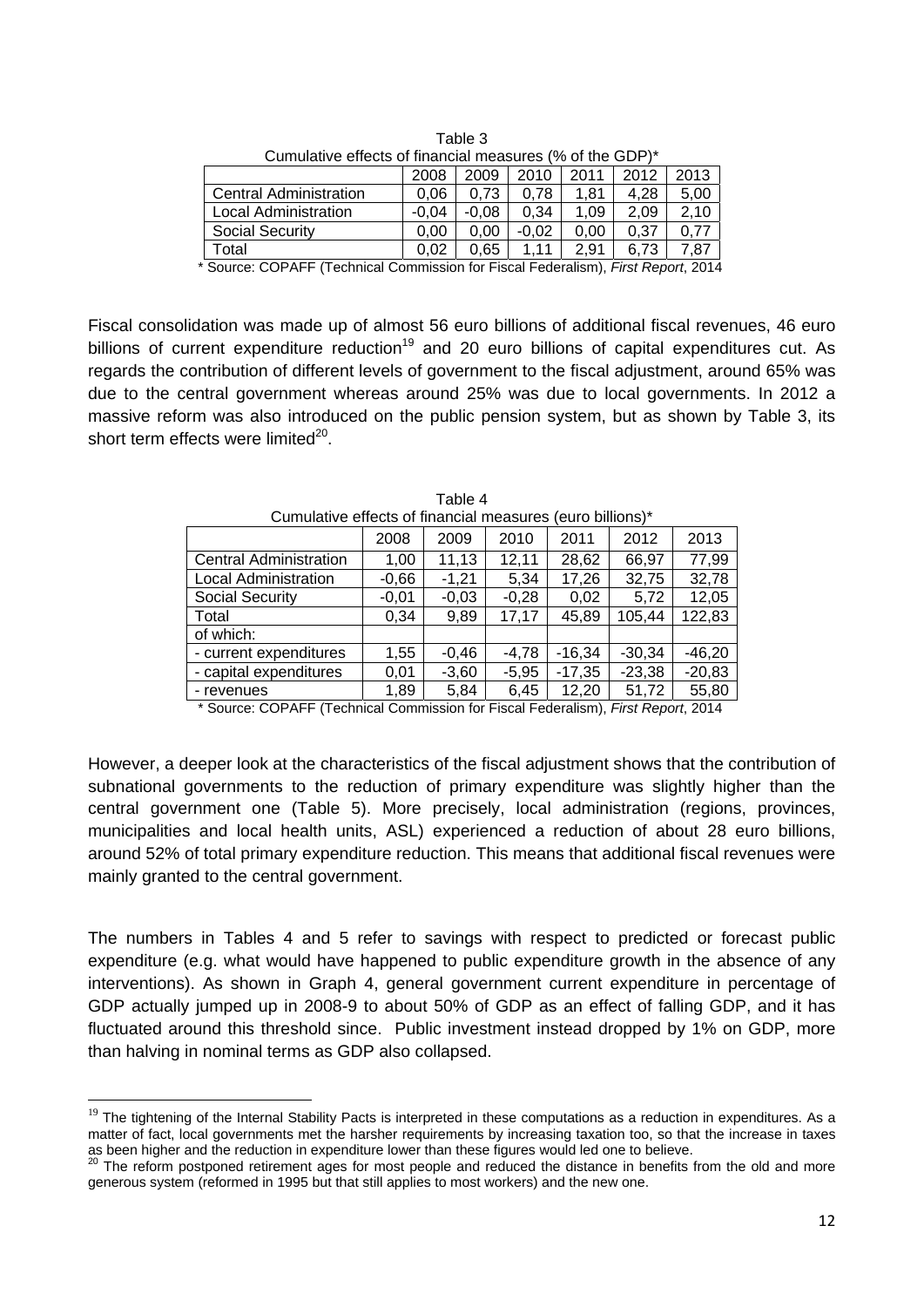| <u>UIT primary experience by level or government (edito billions)</u> |         |             |                 |  |  |  |  |
|-----------------------------------------------------------------------|---------|-------------|-----------------|--|--|--|--|
| 2009                                                                  | 2010    | 2011        | 2012            |  |  |  |  |
| $-6,13$                                                               | $-6,23$ | $-16,47$    | $-20,98$        |  |  |  |  |
| 0,86                                                                  | 0,46    | $-0,42$     | $-5,05$         |  |  |  |  |
| $-1,52$                                                               | $-2,32$ | $-8,17$     | $-12,34$        |  |  |  |  |
| 0,24                                                                  | $-0,55$ | $-1,28$     | $-2,88$         |  |  |  |  |
| 0,96                                                                  | $-1,74$ | $-4,67$     | $-8,41$         |  |  |  |  |
| 1,42                                                                  | $-0.33$ | $-2.50$     | $-4, 13$        |  |  |  |  |
|                                                                       |         | expenditure |                 |  |  |  |  |
| $-3,2$                                                                | $-3,5$  | $-9,4$      | $-12,2$         |  |  |  |  |
| 0,3                                                                   | 0,2     | $-0,1$      | $-1,6$          |  |  |  |  |
| $-4,0$                                                                | $-6,5$  | $-24,2$     | $-38,5$         |  |  |  |  |
| 2,0                                                                   | $-4,8$  | $-11,7$     | $-27,8$         |  |  |  |  |
| 1,5                                                                   | $-2,8$  | $-7,6$      | $-14,3$         |  |  |  |  |
| 1,3                                                                   | $-0,3$  | $-2,2$      | $-3,7$          |  |  |  |  |
|                                                                       |         |             | As % of primary |  |  |  |  |

Table 5 Cumulative effects of financial measures on primary expenditure by level of government (euro billions)

\* Source: COPAFF (Technical Commission for Fiscal Federalism), *First Report*, 2014

Graph 4 Current (left scale, blue line) and capital expenditure (right scale, red line) in percentage of GDP General government



What was the content of the national budget laws concerning local governments? For Regions, the answer is quite easy: transfers to finance health care were reduced to some extent and more severally for other types of expenditure<sup>21</sup>. A series of relevant transfer cuts were imposed on municipalities as well; moreover, the Internal Stability Pact was also reformed in several aspects (see section 4).

 $^{21}$  It should be added that fiscal consolidation measures where heavier on Special Statute regions than on ordinary ones (see Bordignon, 2013). Special Statute regions have traditionally enjoyed a more generous financing system than ordinary ones and the central government took the opportunity of the crisis to re-balance somewhat the situation.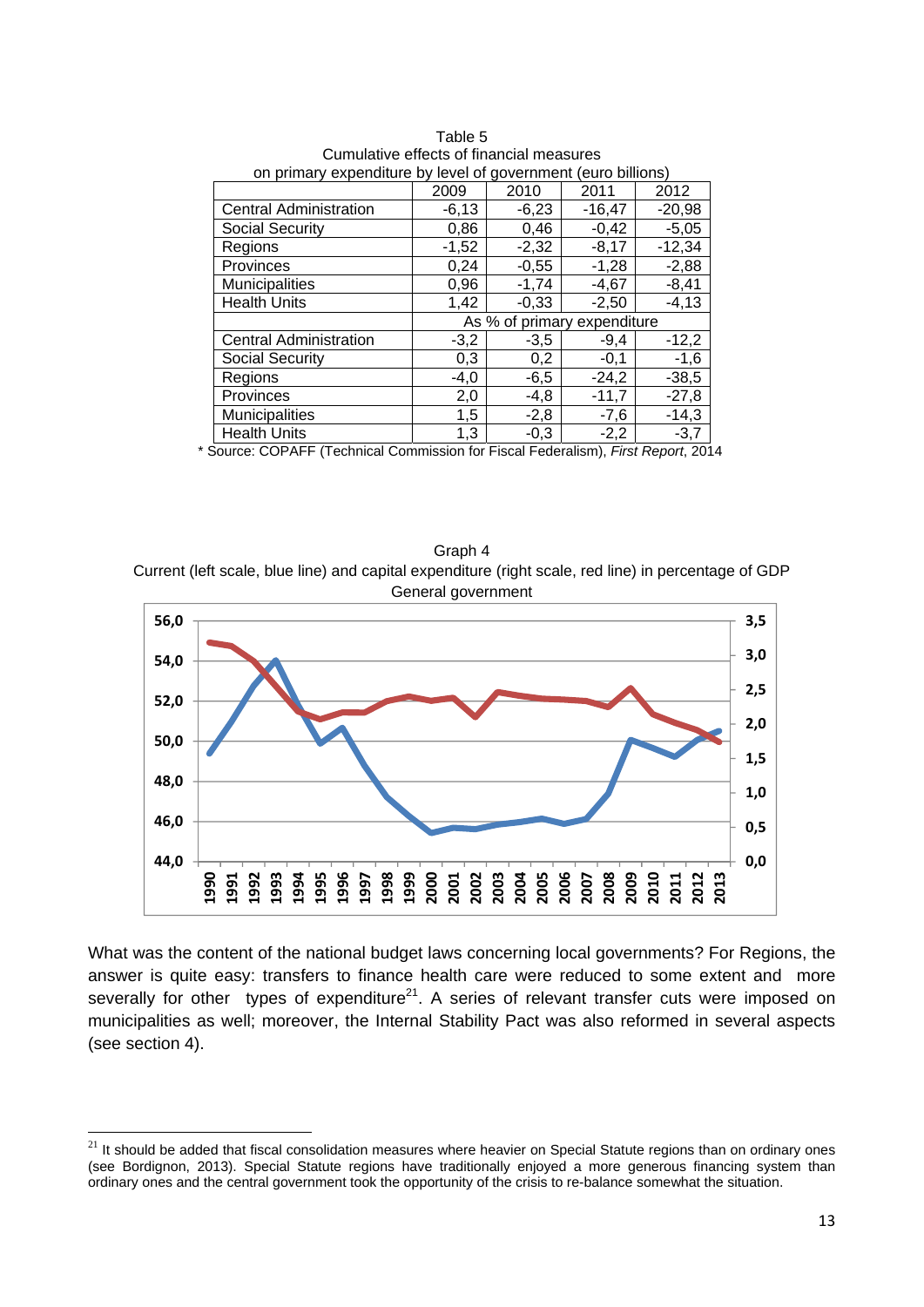All these measures had an impact on the financial distribution of resources across governments. The following tables help to clarify how the country has changed between 2007 and 2012. As regards municipalities (Table 6), current revenues increased from 2007 to 2012 by an average growth rate of almost 3%. This increase was totally driven by an increase of tax revenues (by almost 7%), only partially compensated by a decrease in grants from regional and national governments. All main taxes increased between 2007 and 2012, despite the fact that ICI lost an important part of its levy and the IRPEF surtax was often frozen by the central government. The raise in TARSU's revenues (fees on waste collection) was due to the necessity, dictated by the law, to provide a full coverage with the revenues from this tax of the costs of garbage collection and disposal.

Fiscal autonomy further increased (Table 7). Own revenues passed from 65% of total current revenues to almost 73%. On the contrary, the share of non-tax revenues did not change much. Within tax revenues, it is easy to note the decrease in importance of ICI following the 2008 reform<sup>22</sup>, even if still in 2012 (that is, before the Monti reform discussed below) it accounted for half of the municipal tax revenues.

| Municipalities' revenues (euro billions and % growth rate)* |      |      |         |             |  |  |  |  |  |
|-------------------------------------------------------------|------|------|---------|-------------|--|--|--|--|--|
|                                                             |      |      | Growth  | Average     |  |  |  |  |  |
| Revenues                                                    | 2007 | 2012 | rate    | year growth |  |  |  |  |  |
|                                                             |      |      | (%)     | rate $(\%)$ |  |  |  |  |  |
| Current revenues                                            | 52,6 | 60,4 | 14,7    | 2,8         |  |  |  |  |  |
| Tax revenues                                                | 22,0 | 30,8 | 39,9    | 6,9         |  |  |  |  |  |
| Current grants                                              | 19,0 | 16,4 | $-13,3$ | $-2,8$      |  |  |  |  |  |
| <b>IRPEF</b> surtax                                         | 2,5  | 3,9  | 57,7    | 9,5         |  |  |  |  |  |
| Property tax (ICI)                                          | 12,7 | 15,6 | 22,3    | 4,1         |  |  |  |  |  |
| <b>TARSU</b>                                                | 4,4  | 7,3  | 68,3    | 11,0        |  |  |  |  |  |
| Non tax revenues                                            | 11,7 | 13,2 | 12,8    | 2,4         |  |  |  |  |  |

Table 6

\* Source: Our calculations based on ISTAT data, *I bilanci consuntivi delle Amministrazioni Comunali*

| .                                         |      |      |
|-------------------------------------------|------|------|
| Municipalities' revenues shares (%)*      |      |      |
| Revenues                                  | 2007 | 2012 |
| Tax revenues as % of current revenues     | 41,8 | 51,0 |
| Current grants as % of current revenues   | 36,0 | 27,2 |
| Non tax revenues as % of current revenues | 22,2 | 21,8 |
| IRPEF surtax as % of tax revenues         | 11.2 | 12,7 |
| Property tax as % of tax revenues         | 57,9 | 50,6 |
| TARSU as % of tax revenues                | 19,8 | 23,8 |

Table 7

\* Source: Our calculations based on ISTAT data, *I bilanci consuntivi delle Amministrazioni Comunali*

It is also interesting to detail these measures by areas of the country (Table 8 and 9). Despite showing a tiny convergence between 2007 and 2012, it is clear that municipalities in the north of are characterized by a larger fiscal autonomy. The difference is striking regarding tariffs too, which represents a rough measure of the ability to offer and finance additional services to citizens.

  $^{22}$  Which abolished ICI on the dwelling of main residence of the taxpayer, except for a handful of very rich houses.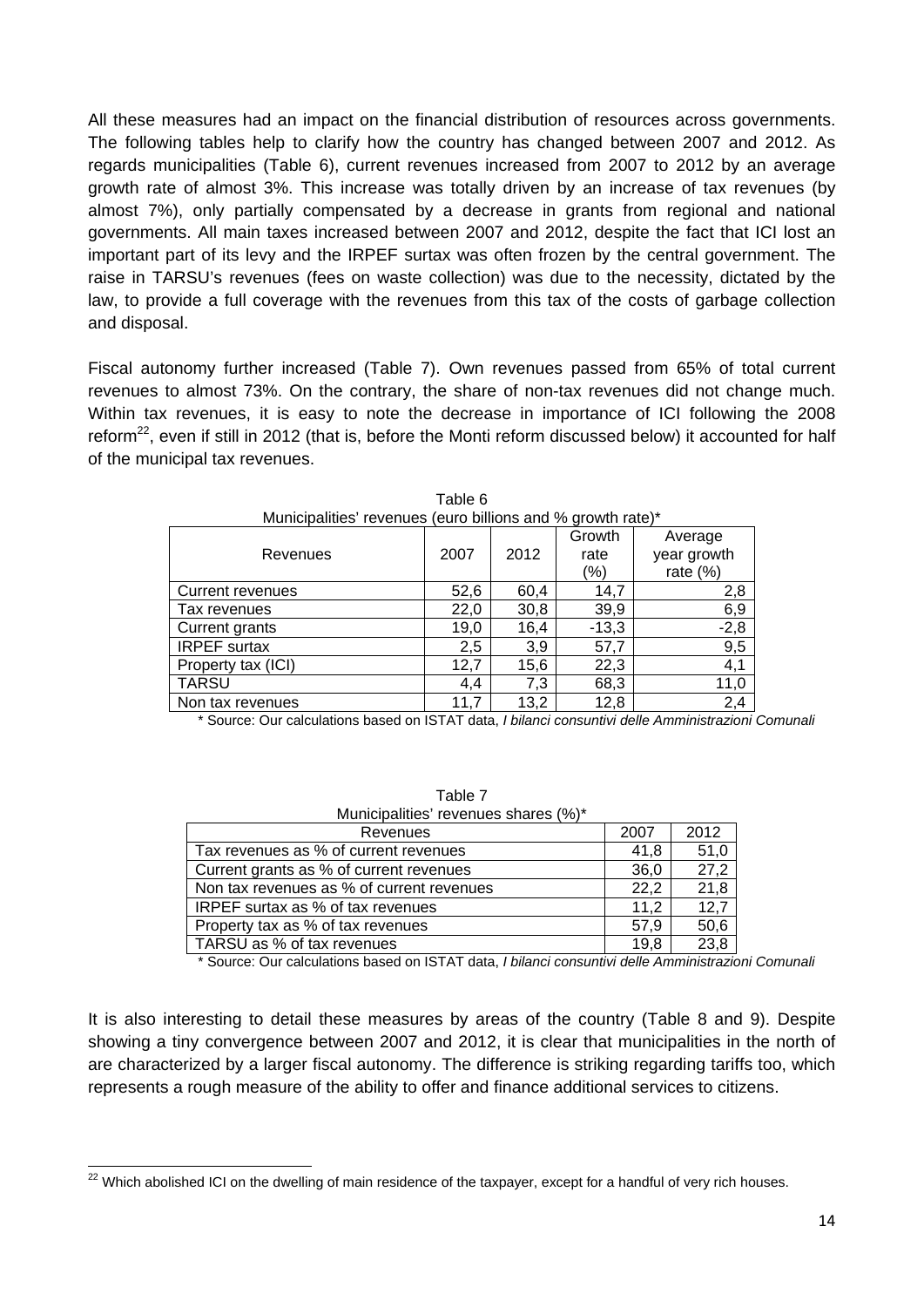Grants are still a very important part of revenues for municipalities in the south (44.4% in 2012 versus 18.4% in the north). The relatively low importance of tax revenues in the south may be explained in two ways: on the one hand, there may be a lower propensity to use fiscal autonomy as traditionally grants have served as main financing tool. But on the other hand, the lack of a tax base may have had a role (this should be particularly true for the IRPEF surtax). In the Centrenorth, it is interesting to observe that the two groups of municipalities acted differently during the crisis; municipalities in the North have compensated the fall in grants by increasing mostly tariffs; in the centre, by mostly increasing taxes.

Table 8

| Municipalities' revenues, by areas (euro billions and % growth rate)* |          |          |         |               |              |          |          |  |
|-----------------------------------------------------------------------|----------|----------|---------|---------------|--------------|----------|----------|--|
|                                                                       | Current  | Tax      | Current | <b>IRPEF</b>  | <b>TARSU</b> | Property | Non tax  |  |
|                                                                       | revenues | revenues | grants  | surtax        |              | tax      | revenues |  |
|                                                                       |          |          |         | 2007          |              |          |          |  |
| Italy                                                                 | 52,6     | 22,0     | 19,0    | 2,5           | 4,4          | 12,7     | 11,7     |  |
| North                                                                 | 24,4     | 10,8     | 7,3     | 1,2           | 1,7          | 6,7      | 6,3      |  |
| Centre                                                                | 11,2     | 4,8      | 3,5     | 0,7           | 0,7          | 3,1      | 2,9      |  |
| South                                                                 | 17,1     | 6,4      | 8,2     | 0,6           | 2,1          | 3,0      | 2,6      |  |
|                                                                       |          |          |         | 2012          |              |          |          |  |
| Italy                                                                 | 60,4     | 30,8     | 16,4    | 3,9           | 7,3          | 15,6     | 13,2     |  |
| North                                                                 | 28,1     | 14,1     | 5,2     | 1,9           | 2,4          | 8,1      | 7,6      |  |
| Centre                                                                | 13,6     | 7,8      | 2,9     | 1,0           | 1,9          | 3,9      | 2,9      |  |
| South                                                                 | 18,7     | 8,8      | 8,3     | 1,0           | 3,0          | 3,6      | 2,7      |  |
|                                                                       |          |          |         | % growth rate |              |          |          |  |
| Italy                                                                 | 14,8     | 40,0     | $-13,7$ | 56,0          | 65,9         | 22,8     | 12,8     |  |
| North                                                                 | 15,2     | 30,6     | $-28,8$ | 58,3          | 41,2         | 20,9     | 20,6     |  |
| Centre                                                                | 21,4     | 62,5     | $-17,1$ | 42,9          | 171,4        | 25,8     | 0,0      |  |
| South                                                                 | 9,4      | 37,5     | 1,2     | 66,7          | 42,9         | 20,0     | 3,8      |  |

\* Source: Our calculations based on ISTAT data, *I bilanci consuntivi delle Amministrazioni Comunali*

| Municipalities' revenues shares, by areas (%)* |      |       |       |      |        |      |       |      |
|------------------------------------------------|------|-------|-------|------|--------|------|-------|------|
|                                                |      | Italv | North |      | Centre |      | South |      |
|                                                | 2007 | 2012  | 2007  | 2012 | 2007   | 2012 | 2007  | 2012 |
| Tax revenues as % of current<br>revenues       | 41,8 | 51,0  | 44.3  | 50,3 | 43,1   | 57.7 | 37.4  | 47,2 |
| Current grants as % of current<br>revenues     | 36,1 | 27,2  | 29,9  | 18,4 | 31,2   | 21,3 | 48,2  | 44,4 |
| Non tax revenues as % of current<br>revenues   | 22,2 | 21.9  | 25,7  | 27,1 | 25,7   | 21.0 | 15.0  | 14,5 |
| IRPEF surtax as % of tax revenues              | 11.4 | 12,7  | 11,0  | 13,2 | 13,9   | 13,4 | 10,0  | 11,1 |
| Property tax as % of tax revenues              | 57,7 | 50,6  | 61,7  | 57,5 | 63.4   | 50,1 | 46.7  | 40,2 |
| TARSU as % of tax revenues                     | 20,0 | 23,7  | 15,6  | 16.7 | 13,6   | 24,8 | 32,3  | 34,0 |

Table 9 Municipalities' revenues shares, by areas (%)\*

\* Source: Our calculations based on ISTAT data, *I bilanci consuntivi delle Amministrazioni Comunali*

Regarding regions (Graph 5 and Table 10), netting the growth of tax revenues by the VAT sharing and correctly relabeling it with current grants<sup>23</sup>, it emerges that between 2007 and 2012 tax

<sup>&</sup>lt;sup>23</sup> Regional vat shares are computed by the Central government in order to finance Health expenditure. They are akin to ear-marked grants. See note 7.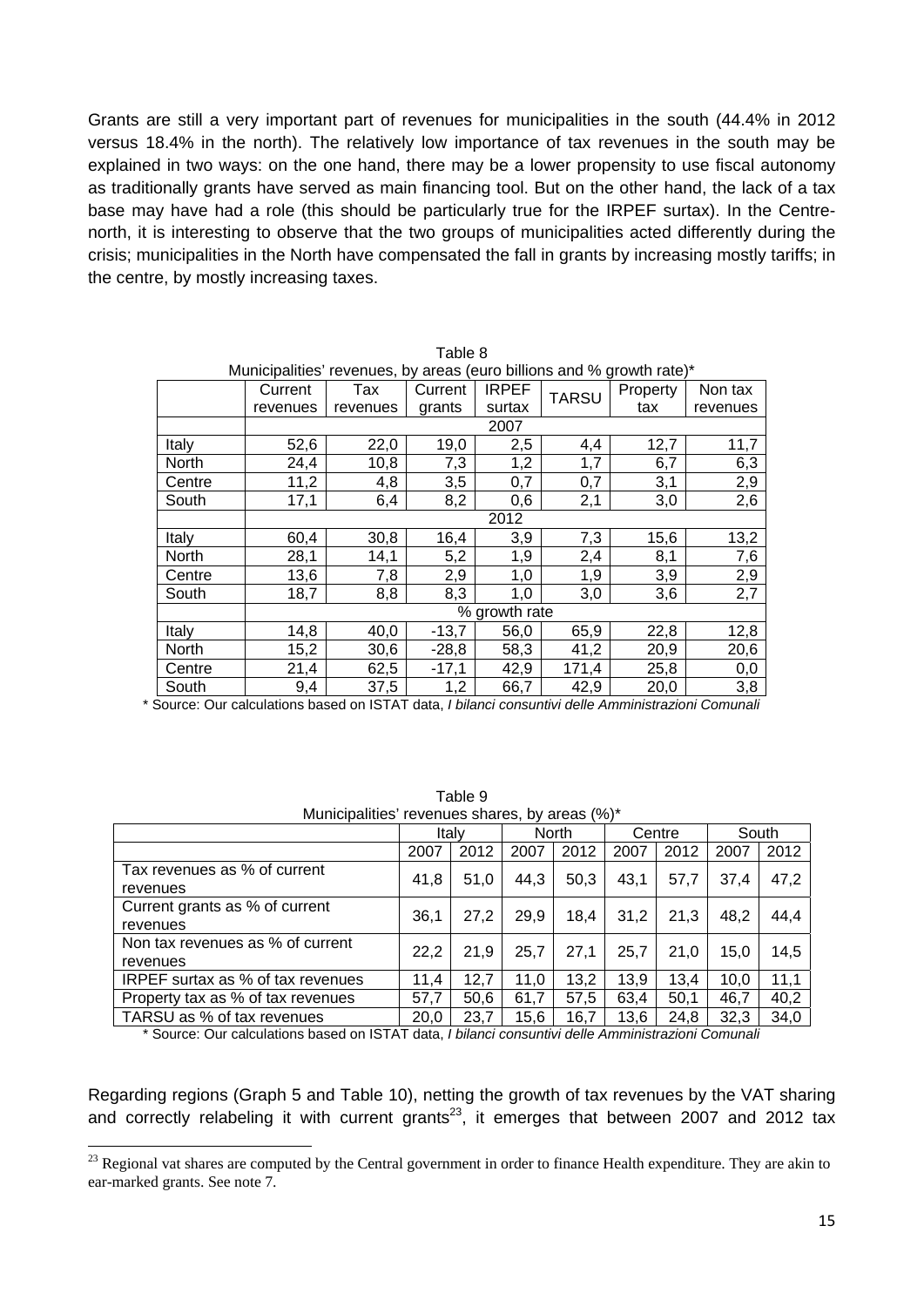revenues basically did not change (they grew by 0.5% in five years), whereas current grants grew by almost 20% (3.6% on average). Hence, regions seem less autonomous in 2012 that in 2007: the share of tax revenues over current revenues decreased from 56% to 52% and the share of grants increased from 43% to 47%. It is also worth recalling that in 2008 the IRAP basic tax rate was lowered from 4.25% to 3.9%, thus partially explaining the negative 3.3% average growth rate in this tax revenues.



\* Source: Our calculations based on ISTAT data, *Conto economico delle Amministrazioni Regionali*. Current grants are comprehensive of VAT Sharing

| Regions' tax revenues (euro billions and growth rate)* |      |      |                           |                                          |  |  |  |
|--------------------------------------------------------|------|------|---------------------------|------------------------------------------|--|--|--|
| Revenues                                               | 2007 | 2012 | Growth<br>rate<br>$(\% )$ | Average<br>year<br>growth<br>rate $(\%)$ |  |  |  |
| Irap                                                   | 39.4 | 33.2 | $-15,6$                   | $-3,3$                                   |  |  |  |
| <b>Irpef Special Regions</b>                           | 11.0 | 12.5 | 13,8                      | 2,6                                      |  |  |  |
| <b>VAT Special Regions</b>                             | 5.4  | 6.3  | 16,5                      | 3,1                                      |  |  |  |
| Excise on mineral oils                                 | 3.4  | 4.0  | 18,7                      | 3,5                                      |  |  |  |
| Irpef surtax                                           | 7.4  | 10.7 | 45,2                      | 7,7                                      |  |  |  |
| Motor vehicles taxes                                   | 7.6  | 8.5  | 11,3                      | 2,2                                      |  |  |  |
| Total                                                  | 78.5 | 78.9 | 0,5                       | 0,1                                      |  |  |  |

Table 10

\* Source: Our calculations based on ISTAT data, *Conto economico delle Amministrazioni Regionali*

Table 11 illustrates the dramatic fall in investments by all local governments (regions and municipalities). This is both a consequence of the crisis, that forced local governments to save (and it is easier to save on capital expenditure), and a consequence of the strengthening of the Internal Stability Pact that during the crisis was extended to capital expenditure too (see next section for details).

To counteract the fall in public investments, the central government introduced some incentives in the form of a "flexible" Pact. The general idea is to exploit the lumpy nature of investments by municipalities, to allow for more capital expenditure while still controlling aggregate local public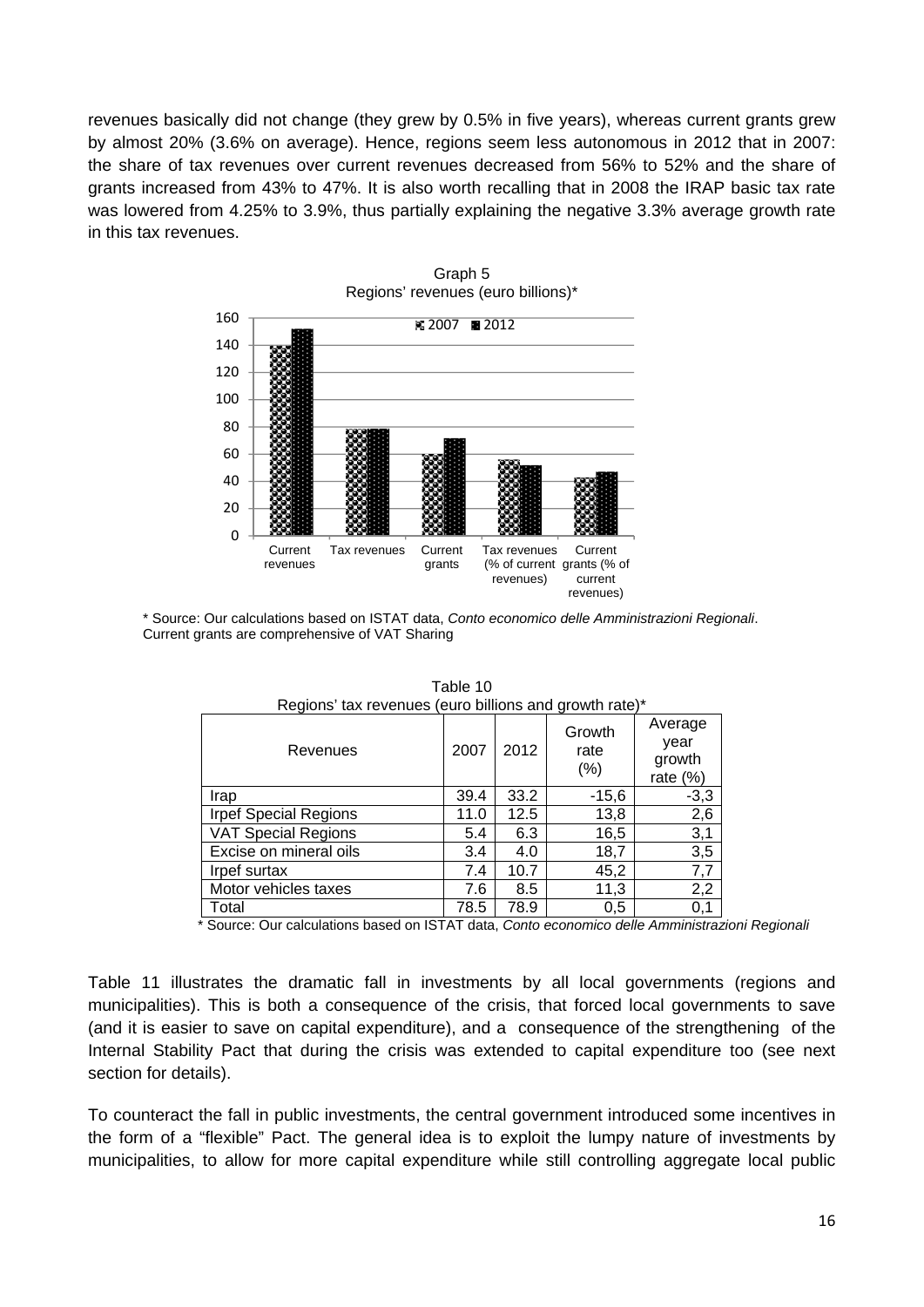expenditure growth. More specifically, there are three possible forms of flexible pact: *regional horizontal Pact*, *regional vertical Pact* (in two versions: ordinary and incentivized), *national horizontal Pact*. In all cases, local governments subject to the Pact that do better than their targets may lend their surplus to others (still subject to the Pact) who otherwise would not comply. With a regional horizontal Pact, municipalities exchange financial resources within the region they belong to, whereas with a national horizontal Pact, they can exchange resources with any other municipality in the country. Vertical pacts are different in the sense that a region simply gives some of its resources to municipalities, conditional to the fact that the region itself must have left enough resources to respect its own pact. Municipalities who lend resources obtains both a discount on their target for the next two years and their money back after the same time period. Municipalities who borrow resources do the opposite but they do not incur in any sanction and are obliged to use these resources for capital expenditures only<sup>24</sup>. It is easy to understand that municipalities prefer vertical Pacts (they do not need to refund the region) but national horizontal Pacts could be useful whenever a region has not resources enough left to create a vertical Pact.

| accidal, cuiu billions and gibwin ialu |       |       |                           |  |
|----------------------------------------|-------|-------|---------------------------|--|
|                                        | 2007  | 2012  | Growth<br>rate<br>$(\% )$ |  |
| <b>Municipalities</b>                  |       |       |                           |  |
| <b>Current expenditures</b>            | 49,4  | 54,3  | 9,9                       |  |
| Investment expenditures                | 27,8  | 13,0  | $-53,2$                   |  |
| Regions                                |       |       |                           |  |
| <b>Current expenditures</b>            | 129,3 | 138,6 | 7,2                       |  |
| Investment expenditures                | 4.2   | 3,4   | -19.0                     |  |

| Table 11                                 |
|------------------------------------------|
| <b>Local Administration Expenditures</b> |
| (accrual, euro billions and growth rate) |

\*Source: Our calculations based on ISTAT data,

*Conto economico delle Amministrazioni Regionali e delle Amministrazioni Comunali* 

The experience with these flexible pacts was overall not positive. So far only the Vertical Pact (in the richest regions of the north) worked; there were very few examples of Horizontal Pact, regional or national. Municipalities with a surplus, in a condition of crisis and continuous uncertainty, did not trust to lend their resources; and rules were too rigid to allow for a "market" (of the rights of raising debt to finance investments) to develop at the regional or national level. We will come back to this in section 5.

Finally, one of the consequences of the fiscal consolidation in the period is a sharp reduction in the number of regional and municipal public employees, following both restrictions in the ability to hire new personnel and explicit rules to reduce turn-over. The fall in local governments' employees is in line with what observed for the central administration, except for health units (Table 12).

 $24$  Thus, the system mimics a "market" for the rights of raising debt in order to finance public investments, except of course that in a market prices are not defined ex ante but let adjust to clear demand and supply.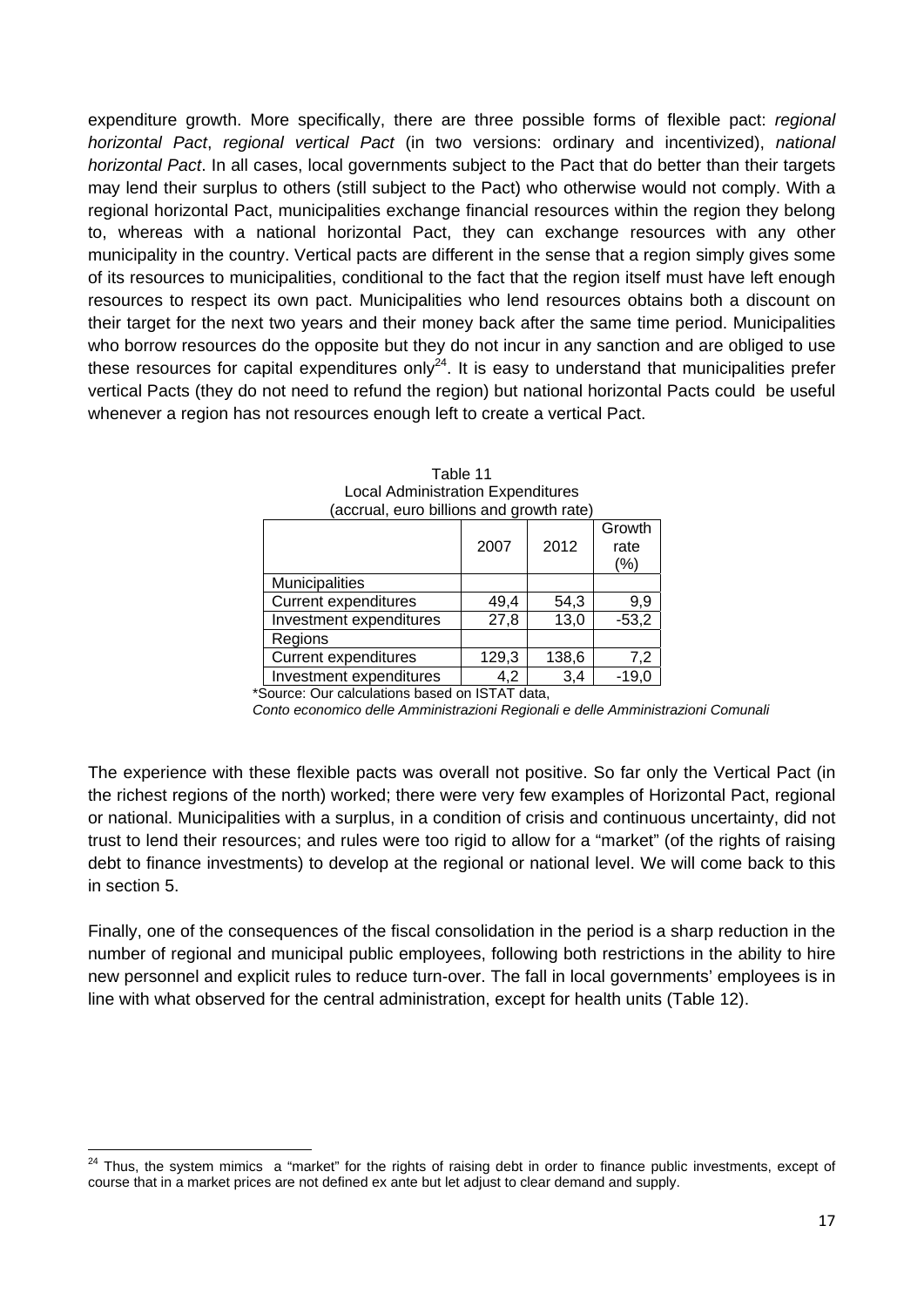| Administration                               | 2007    | 2012    | Diff.    | Growth<br>rate<br>(%) |
|----------------------------------------------|---------|---------|----------|-----------------------|
| <b>Central Administration</b>                | 2.042,9 | 1.859,4 | $-183,5$ | $-9,1$                |
| Local Administration*                        | 1.519,9 | 1.450,1 | $-69.8$  | $-4,6$                |
| of which: Regions, provinces, Municipalities | 619,1   | 568,4   | $-50.7$  | $-8,2$                |
| <b>Social Security</b>                       | 55,5    | 47.3    | $-8,2$   | $-14.8$               |
| Total                                        | 3.618,3 | 3.356,8 | 261,5    | $-7,2$                |
|                                              |         |         |          |                       |

Table 12 Public Sector Employees (thousands of units)

\*Includes employees in the Regional Health Care Units

Source: ISTAT, *Unità di lavoro delle Amministrazioni pubbliche per sotto-settore*, 1990 – 2012

#### **4. Fiscal federalism in Italy during the crisis: institutional and political consequences**

Along with financial interventions, the central government also approved a number of different reforms which were not designed to directly collect or save public money but rather to change, one more time, the relationship among the central and other levels of government. In this section we analyse the content and consequences of these political and institutional reforms.

#### *4.1 Local taxation*

After 2007 the national government passed a lot of reforms concerning local taxation. For municipalities in particular, these reforms affected real estate taxation in a schizophrenic way<sup>25</sup>. First of all, in 2008, the Berlusconi government abolished ICI on the main residence, which at the time represented a non-negligible revenue for municipalities, promising to compensate the loss in local revenue with ordinary transfers. In 2011, as a consequence of the 2009 Framework Law, the same government passed a decree to introduce, from 2014, a new real estate local tax called IMUP (principal municipal tax). This tax was due to entirely substitute ICI, with some differences: it could not tax the main residence; the basic tax rate was fixed at 0.76%, but mayors could vary it in the interval 0.46% - 1.06%<sup>26</sup>. Moreover, municipalities could introduce tax allowances for particular categories of buildings (e.g., whether they were rented or not).

Nonetheless, this reform never took place, as in 2012 a different government (Monti) "anticipated" the introduction of IMUP (now called IMU) to 2012 but by changing it quite substantially. First of all, the tax base was (approximately) doubled by revising accordingly cadastral values. Second, the tax could also be levied on main residence. In this case, the basic tax rate was fixed at 0.4% and mayors could vary it in the interval 0.2% - 0.6% (for other buildings, the 0.76% tax rate still applies). A fiscal deduction of 200 euro on the main residence tax was also introduced (plus an additional 50 euro for any co-living child younger than 26 years old – up to a maximum number of eight children). However, while the proceeds of the tax on the main residence of the taxpayers went directly to municipalities, the central government *forced* municipalities to transfer back half of their revenues on the rest of buildings; more precisely, municipalities could choose a different rate

 $25$  This schizophrenic behavior is a result on the varying majority in government during the period. 80% of Italians own the house in which they live and the abolition of the property tax on the main residence has long been a political token for Center Right parties.<br><sup>26</sup> Another important difference is that while with ICI the presumed rents on real property for not rented houses were still

subjected to personal taxation through IRPEF, this was no longer the case with IMU. As IRPEF is progressive and second houses owners are generally richer than the average, this implied a reduction in the overall tax burden for these tax payers.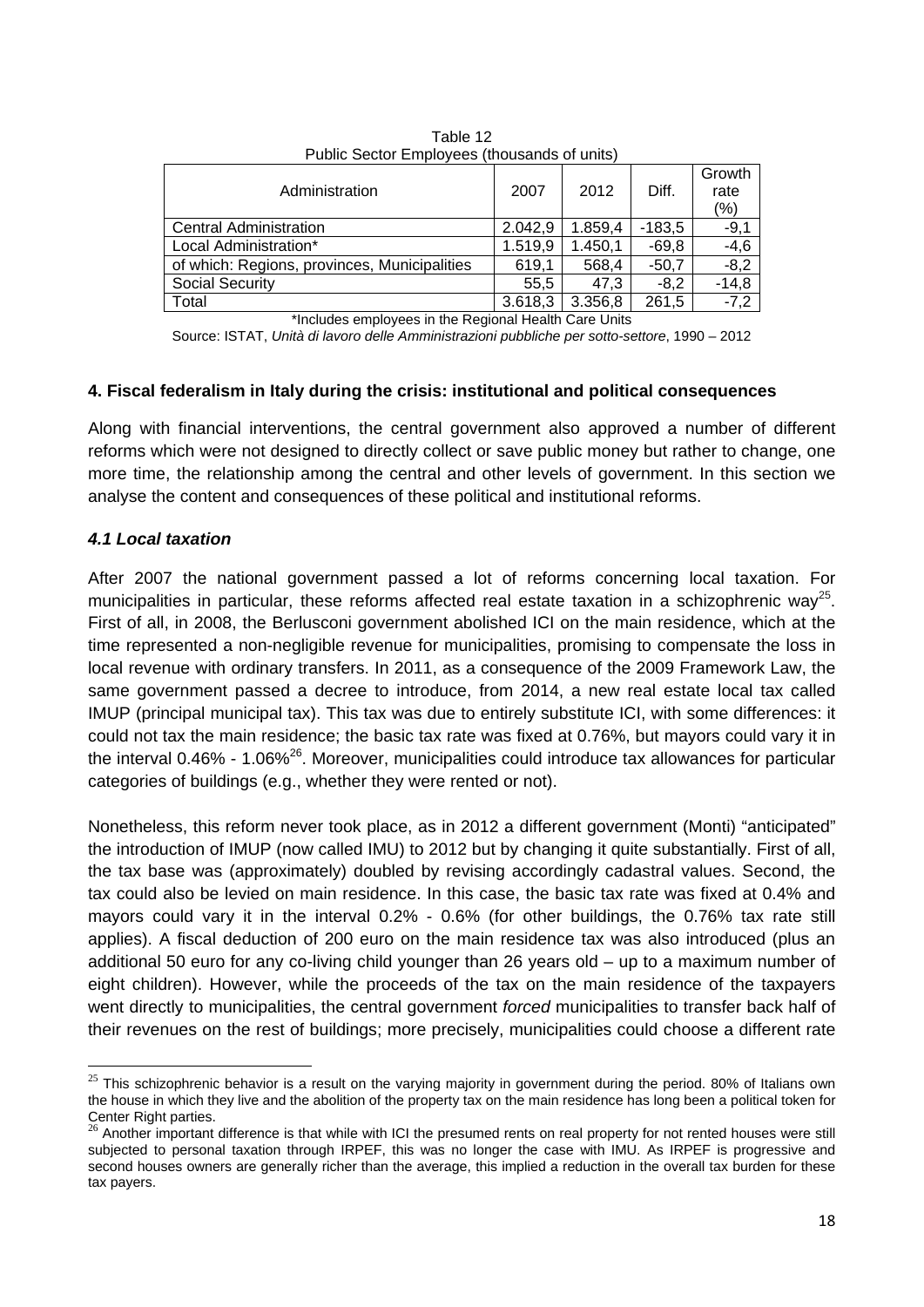on the value of these buildings, but they were anyhow obliged to transfer an amount equal to the tax base multiplied by 0.38%, that is half the statutory tax rate.

Again things changed in 2013, when a new government again abolished IMU on main residence. The final reform states that from 2014 there is a **"**single municipal tax" (IUC), composed of three parts: 1) IMU, levied only on land and buildings different from the main residence; 2) TARI, a service tax to finance garbage collection, 3) TASI, a service tax to finance all the other indivisible services provided by the municipality. As regards to IMU, nothing changes with respect to its 2013 version. TARI substitutes previous charges (called TARSU, TIA 1, TIA 2 and finally TARES) to fully cover the cost of garbage collection and disposal. Its amount depends jointly on the size of the building and on the number of residents. Finally, TASI is a true new tax. The tax base is the same as of IMU, but it is comprehensive of main residence. The basic tax rate is 0.1%, which could be reduced or even cancelled by mayors on the different types of buildings. There is also a maximum threshold, fixed on 0.25% for 2014 (plus an additional requirement that the sum of the IMU tax rate plus the TASI tax rate cannot be greater than 1.06%). Municipalities could also introduce tax allowances for main residence. A share of the tax is paid by the owner of the building and a share (up to 30%) is paid by the tenant, if any. In 2011, municipalities were also granted a "tourist tax". This tax was discretionary, could vary from 1 to 5 euro per person per night and could only be introduced in touristic cities, as nationally defined.

As regards to regions, the tax rate of compulsory part of the surcharge on IRPEF was raised from 0.9% to 1.23% in 2012.

#### *4.2 Transfer mechanisms*

The reform of local taxation carried along the need to reform the transfer mechanism too. The main novelty on these grounds is the introduction of *standard costs and needs* to compute municipal grants. Following the 2001 Constitutional reform, in 2009 the Italian parliament delegated government to approve new norms on fiscal federalism (framework law L.  $42/2009)^{27}$ . The framework law contemplated the possibility of transferring funds to local government according to two criteria: *standard costs*, to finance "fundamental" activities, and fiscal capacity, to finance all other activities. On the basis of a 2011 decree implementing the law, in order to compute standard costs, very detailed questionnaires on the characteristics of the supply of all main services were sent to all municipalities. This information, coupled with budget data and other data on the territory and local prices, allowed to compute minimal and average standard costs for the provision of services. Features of the population were instead used to compute standard needs $^{28}$ .

The process of gathering and processing information lasted three years; and standard costs/needs have just been made public (June  $2014)^{29}$ . In principle, these standards could also be used to compute the *total size of grants* to be given to municipalities (the sum over all municipalities of how much more money in excess of standardized local taxation each municipality needs to cover standard needs when offering services at standard costs); in practice, and as long as public finances will be at risk, they will be used *to allocate savings* across municipalities, revising Internal Stability Pacts and grants accordingly. A similar approach is used to determine standard costs and

<sup>&</sup>lt;sup>27</sup> See Ambrosanio and Balduzzi (2011).

<sup>28</sup> All computations were carried forward by Sose, a Treasury fully owned private firm specialized in empirical analysis.<br><sup>29</sup> In principle, the process should be repeated every three years.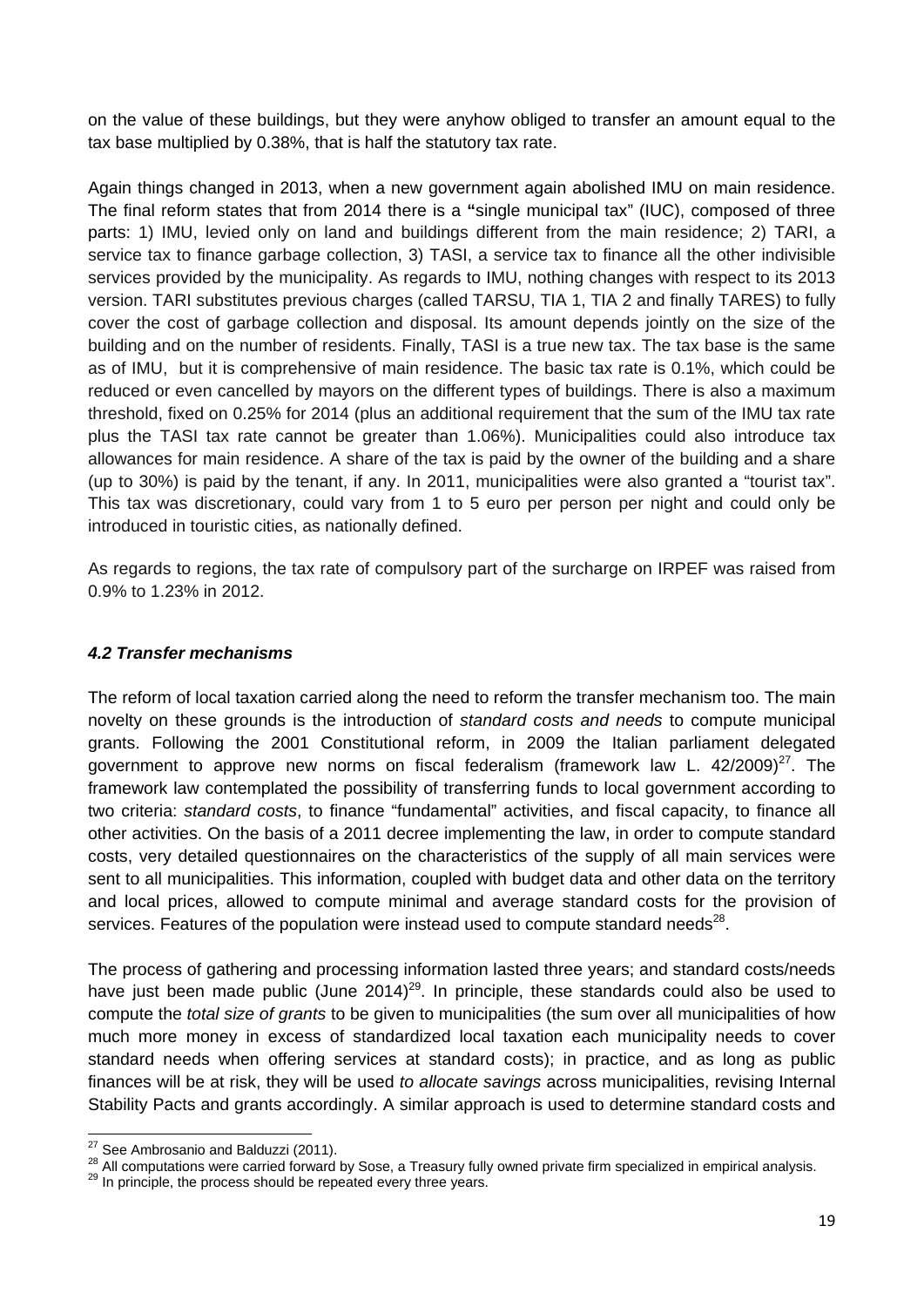needs for health expenditures (and consequently transfers) for regions, though here the law is even clearer in stating that the total amount of resources will not be determined as the sum of regional needs, but by the overall constraints of the national budget.

The reform of the transfer mechanism was combined with several changes of the Internal Stability Pact. First, since 2013 all Municipalities over 1,000 became subject to the Pact. Second, concerning targets: in 2008, a new concept of *"mixed accrual basis" balance* to define target was introduced. With this definition, the final balance is given by the sum of an *accrual* current balance and of a *cash* capital balance, net of some exceptions. This definition is more consistent with European constraints, which do not allow for a *golden rule*, and make window dressing operations for municipalities (re-labelling some items of current expenditure as capital ones to escape the Pact) more difficult. Nonetheless, as we saw in the previous section, this new comprehensive budget rule introduced a very strong incentive to reduce public investments for municipalities, adding to the usual advantage in cutting capital expenditure during a crisis. Going back to targets, they are calculated as a percentage of the average current expenditures recorded three year earlier<sup>30</sup>. Percentages may vary according to the size and "virtuosity" of each municipality (see below), whereas reference years vary with time. Third, along with sanctions a new system of *premia* was introduced<sup>31</sup>. However it was only applied in 2012 as it soon became obvious the many difficulties in applying it.

An additional reform concerns the so-called *Tesoreria Unica* (literally, Unique Treasury), first issued in 1984, then abolished in 1997 and finally re-introduced in 2012, in the midst of the financial crisis. According to the *Tesoreria Unica* regime, local authorities are no longer able to deposit the revenues they collect at their own treasurer's office (that is, in commercial banks) but are obliged to do so in a specific interest-bearing account created by the Bank of Italy. Interests are then paid back to the central government. Local governments can manage payments and deposits but cannot manage cash otherwise. In other words, local governments were subtracted the possibility to bear and cash interests, which were attributed to the central government.

#### *4.3 The number of governments*

A well-known problem of the Italian system of government is the excessive number of local governments, too many regions and too many municipalities, many of a size too small to achieve efficiency in the production of services. For instance, 75% of all municipalities (about 8,100) have less than 5,000 inhabitants; and although less than 17% of the Italian population live in these towns, mayors and councillors representing these small towns constitute more than 55% of the total municipal politicians. Plus, there are also too many levels of government, with the 21 regions, the 104 provinces and the 8,100 municipalities and other aggregations insisting on the same territory, often with overlapping responsibilities<sup>32</sup>. The problem has been obvious for decades, but political resistance have always managed to abort any attempt of reform. On the contrary, as

<sup>30</sup> That is, the Internal Stability Pact imposes on each municipality in year *t-1* in preparing the budget for year *t* an improvement on the mixed budget balance in some percentage of the average expenditure registered over a period of three years, two years ahead, from t-2 to t-5. The time distance is due to data availability.<br><sup>31</sup> Municipalities were divided in four classes considering financial autonomy, current balance, and revenue collecting

ability. The best local authorities then obtained the status of "virtuous", gaining a "discount" on the year's target. This discount had to be financed by a non-virtuous authorities. Almost 150 Municipalities were selected

<sup>&</sup>lt;sup>32</sup> One of the main reason why large public works in Italy take so much time and cost so much is certainly due to this excessive fragmentation. It takes a lot of time to get the agreement of all these bodies, and at the end one needs to compensate all of them for a proposal to be accepted and implemented. The other reason is the excessive delays in administrative justice that magnifies the veto power of each of these bodies.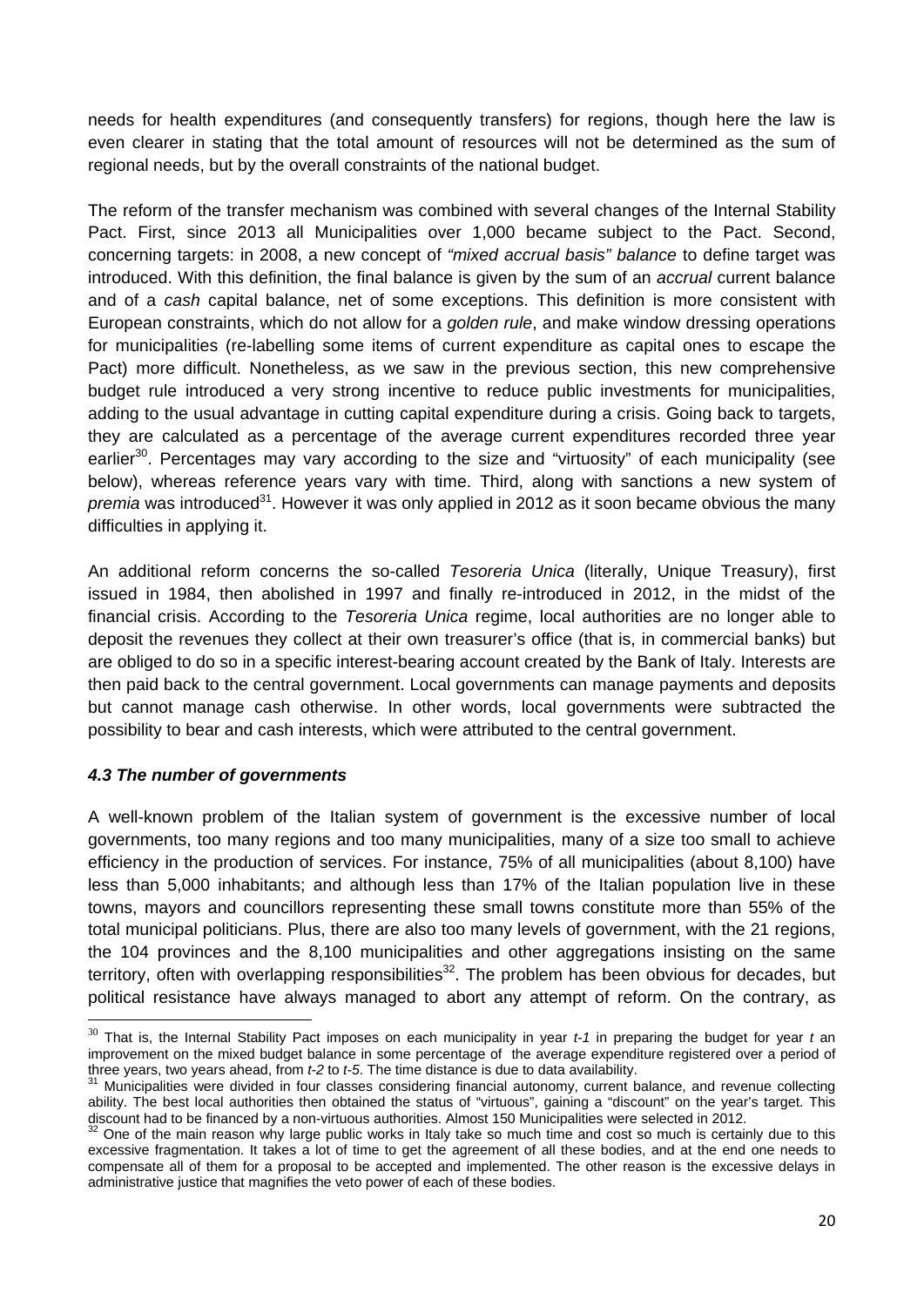shown in Graph 6 below for municipalities (but the same could be said for provinces), Italy is unique among European countries in having witnessed up to the crisis an *increase* in the number of local authorities, as splitting one territory in more governments has usually been a sure way to attract more central money and to increase the number of elected positions available for the local political class.



**Graph 6 Variation in the number of municipalities in 11 European countries: 1950-1992 and 1992-2007\*** 

*\**Source*: Baldersheim and Rose (2010, Figure 1.2)* 

The economic crisis and the pressure of public opinion finally allowed to make some progress on these grounds. After several unsuccessful attempts, in 2014 a law was passed to reshape local authorities, with the specific aim to introduce and regulate "Città metropolitane" (Metropolitan cities), redefine and reorganize the role of provinces (in the wait for a Constitutional reform finally abolishing them; see section 5), and to provide new regulations for municipality unions and merger.

The new government landscape that is emerging is still largely unsatisfactory, but with some undeniable progress built in. First, the level intermediate between regions and municipalities, province, has been definitively abolished as an autonomous level of government. Provinces are still there<sup>33</sup> –with reduced powers—but the provincial government is no longer directly elected by citizens and it is composed by representatives of the mayors of the cities belonging to the same province. Small municipalities are also still there; but below some threshold (10,000 inhabitants),

 $33$  As Provinces are explicitly mentioned in the Constitution, they cannot be truly abolished without changing the latter.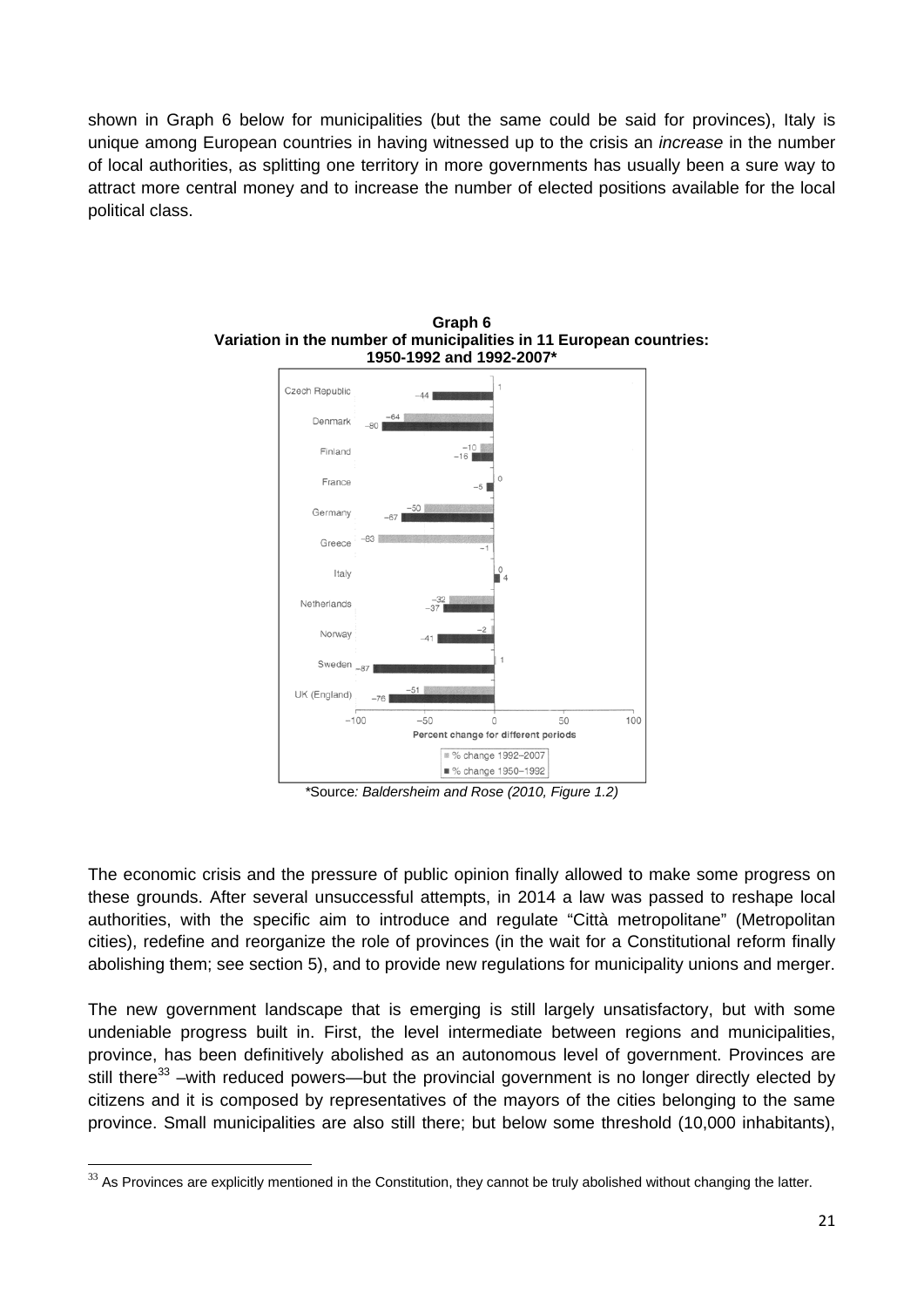they are now forced to join forces in the provision of *all* services in "unions", new political bodies whose mechanism of representation and governance are similar to that of the new provinces. A straightforward merger for small municipalities would have been largely preferable, but unions are likely to be an intermediate step in this direction  $34$ .

Finally, the law also introduces the new "Città metropolitane", another important step in the direction of rationalizing the structure of government that has been under discussion for ages (Città metropolitane are even mentioned in the current Constitution, although none of them existed so far). In spite of the proliferation of local governments, Italy always missed an administrative/political body that could relate to the reality of its great urban agglomerates. Municipalities are usually too small<sup>35</sup>, and provinces did not have the right competences.

A rational reform would have used this opportunity to also discuss size and funding of the new Città metropolitane, but that would have been probably wishing too much. Thus, the new Città metropolitane inherited both the territory and the funding of the old province they substituted<sup>36</sup>, plus a number of extra-powers, basically related to all networks (telecommunication, transport, utilities, etc.) serving the Metropolitan city. The Metropolitan mayor is the mayor of the main City and the Metropolitan Council is again made up by representatives of the mayors of all cities and towns belonging to Metropolitan area. Not surprisingly, while only 5 o 6 areas surrounding the main cities could qualify themselves as Metropolis on the grounds of standard economic and social indicators (Iommi, 2014), 10 new Metropolitan cities (9 plus "Roma Capitale"), were in fact introduced, a compromise needed in order to reach enough political consensus to pass the law.

#### *4.4. Bankrupt procedurals*

Additional reforms passed during the crisis concerned the legislation concerning municipalities' financial distress. This a condition under which a municipality can no longer provide its essential functions and services or when it is unable to pay back its own debts. Usually, financial distress is due to one (or more) of the following causes: bad accounting practices; liquidity crisis; excessive and out-of-control use to off-budget debts; low and bad budget monitoring procedures, and so on. The legislation provides explicit support for municipalities who declares themselves of being in distress, but a distress usually also calls for a suspension of the city autonomy. The mayor and the council need to resign, a central government commissioner takes all powers, debt and interests are frozen, assets are liquidated, tariffs and taxes are increased up to the maximum level etc.

Tables 13 and 14 below summarize all distress episodes in the last 25 years, selected by region and by size of the municipalities. Notably, they are relatively few, are mostly concentrated in small towns and in the poorer south, and did not increase that much during the crisis, contrary to what one might have expected.

  $34$  As a matter of fact, central government tried several times to enforce merging among small towns, even by providing monetary incentives, but with very little success. Since 2014, only 57 villages decided to merge, and this process, carried out through consultative referenda, gave birth to 24 new and bigger municipalities.<br><sup>35</sup> For instance, Milan is a relatively small city, slightly more than 1 million inhabitants, with approximately 600,000 people

commuting each day in and out the city. But around Milan live other 5 millions of people, all somewhat related economically to the main city.

<sup>&</sup>lt;sup>36</sup> Thus, the Provincia di Milano just became the Città Metropolitana di Milano and similarly for all the other 9 metropolitan cities.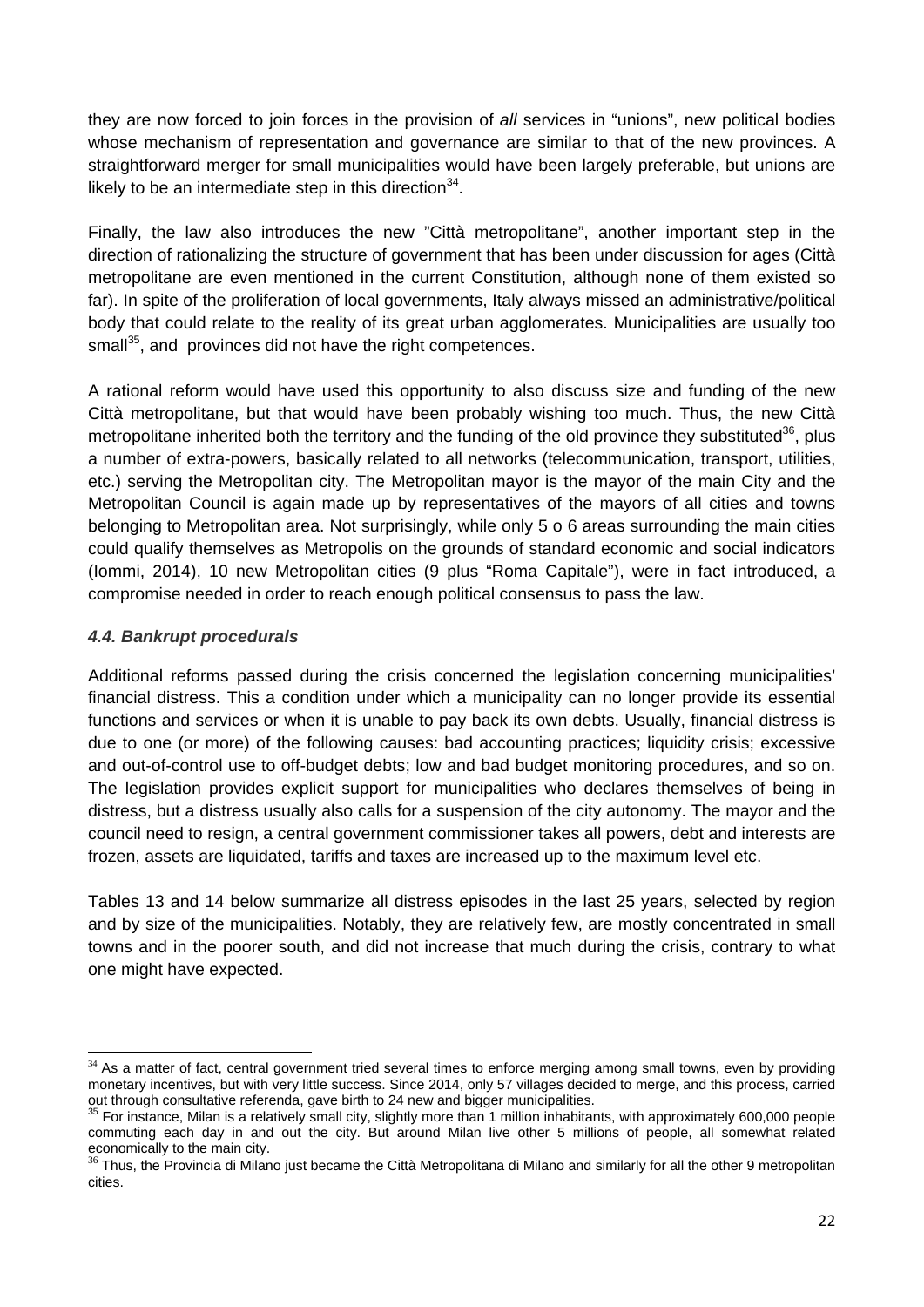However, this should not be taken as an indicator of good financial health for Italian municipalities or at least not for all of them. First, a side effect of the reforms tightening national budget rules (up to the introduction of the European fiscal compact in the Italian Constitution) passed during the crisis is that central government is no longer allowed to help distressed cities with extra money. Thus, municipalities have now an incentive to engage in more window dressing of the budget<sup>37</sup>, in order to try to avoid or postpone the default as much as possible. Second, exactly to counteract this incentive and avoid the financial situation to degenerate even further, a 2011 law allowed the Italian Corte dei Conti (the judicial body in charge of revising all public budgets) to declare directly the financial distress of a municipality (*guided distress*), while before only the municipality itself could do it.

Table 13

| Financially distressed Municipalities, by Regions, 1989-2013* |           |           |           |           |
|---------------------------------------------------------------|-----------|-----------|-----------|-----------|
|                                                               | 1989-2000 | 2001-2008 | 2009-2013 | 1989-2013 |
| Piemonte                                                      | 5         | 0         | 1         | 6         |
| Lombardia                                                     | 14        | 0         | 1         | 15        |
| Liguria                                                       | 3         | 0         | 1         | 4         |
| Veneto                                                        | 3         | 0         | 0         | 3         |
| Emilia Romagna                                                | 8         | 0         | 0         | 8         |
| Toscana                                                       | 4         | 0         | 1         | 5         |
| Umbria                                                        | 4         | 0         | 0         | 4         |
| Marche                                                        | 5         | 1         | 0         | 6         |
| Lazio                                                         | 34        | 4         | 7         | 45        |
| Abruzzo                                                       | 17        | 0         | 4         | 21        |
| Molise                                                        | 12        | 0         | 3         | 15        |
| Campania                                                      | 104       | 6         | 18        | 128       |
| Puglia                                                        | 34        | 1         | 2         | 37        |
| <b>Basilicata</b>                                             | 19        | 0         | 0         | 19        |
| Calabria                                                      | 121       | 6         | 18        | 145       |
| Sicilia                                                       | 21        | 3         | 7         | 31        |
| Sardegna                                                      | 2         | 1         | 0         | 3         |
| Total                                                         | 406       | 19        | 88        | 495       |

\*Source: Corte dei Conti, Sezione delle autonomie,

*Relazione sulla gestione finanziaria degli enti locali*, 2011 - 2012

But somewhat paradoxically, to avoid the just introduced *guided distress* and so to have to openly acknowledge the fact that several Italian cities might be on the verge of bankruptcy, since 2012 (with some further adjustments in 2014) the central government has provided municipalities with the possibility of an *early distress* (or multiannual financial rebalance), where the rebalance procedure is still managed by the political bodies of the municipality. In this case, the municipality has to prepare a plan according to the following steps: a) a precise determination of the distress causes and evaluation of the municipality budget balance; b) a plan of actions and deadlines to solve financial problems within ten years; c) clear definition of resourced to realize the plan (own revenues, debt). More recently (decree 16/2014) the terms for financial rebalance have been further extended, provided the rebalance is significantly conditioned by the reduction of public services' costs and the re-organization of municipalities' owned private companies that offer public services.

 $37$  The most common practice is to play around with "active residuals", sums that the municipality has not cashed in the past but that it declares to expect to cash in the next budget (for instance, due payments for fines or tariffs) so allowing it to "close" this budget in equilibrium. When future comes, the game is played again. The abnormal size of these residuals is one of the indicator used by the Corte dei Conti to indicate the presence of a financial distress.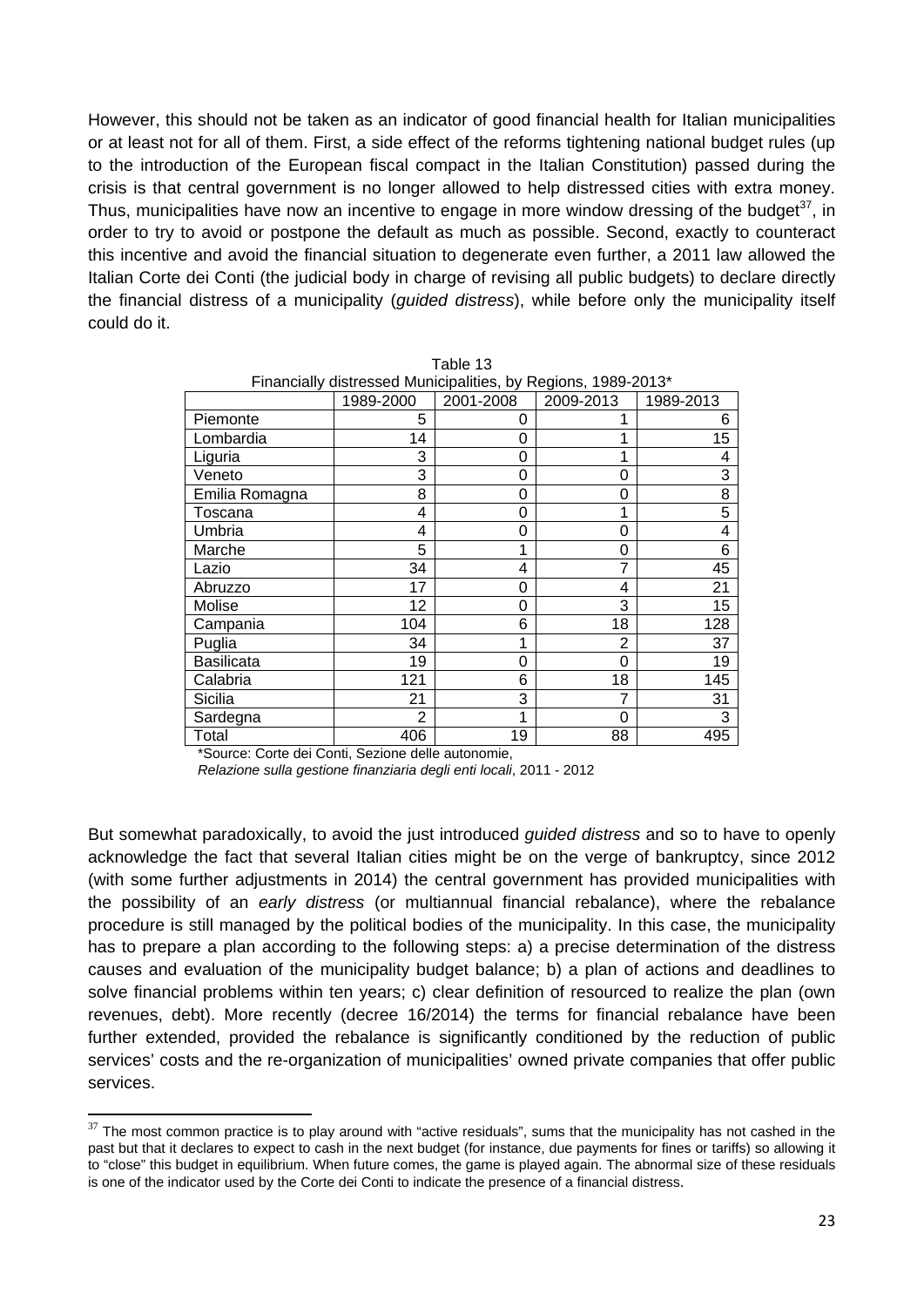The upmost of these schizophrenic procedurals is that several small and large cities, especially in the south, are still on the verge of bankruptcy. It will have to be seen if these multiannual financial rebalance work or if they will just be a way for a city to seat and wait for central government's support without having to declare a financial distress and pay the consequent  $costs^{38},^{39}$ .

|                | 1-9.999 | 10.000-<br>59.999 | Above<br>60.000 | Total           |
|----------------|---------|-------------------|-----------------|-----------------|
| Piemonte       | 5       | 0                 | 1               | 6               |
| Lombardia      | 15      | 0                 | 0               | $\overline{15}$ |
| Liguria        | 4       | 0                 | 0               | 4               |
| Veneto         | 0       | 3                 | 0               | 3               |
| Emilia Romagna | 8       | 0                 | 0               | $\overline{8}$  |
| Toscana        | 4       | 1                 | 0               | $\overline{5}$  |
| Umbria         | 3       | 1                 | 0               | 4               |
| Marche         | 6       | 0                 | 0               | 6               |
| Lazio          | 33      | 11                | 1               | 45              |
| Abruzzo        | 19      | 1                 | 0               | 20              |
| Molise         | 15      | 0                 | 0               | 15              |
| Campania       | 89      | 35                | 4               | 128             |
| Puglia         | 33      | 3                 | 1               | 37              |
| Basilicata     | 17      | 1                 | 1               | 19              |
| Calabria       | 134     | 11                | 0               | 145             |
| Sicilia        | 20      | 11                | 0               | 31              |
| Sardegna       | 2       | 1                 | 0               | 3               |
| Total          | 408     | 79                | 8               | 495             |

| Table 14                                                        |  |
|-----------------------------------------------------------------|--|
| Financially distressed Municipalities, by population, 1989-2013 |  |

\*Source: Corte dei Conti, Sezione delle autonomie, *Relazione sulla gestione finanziaria degli enti locali, 2011 - 2012* 

#### *4.5 Off budget debts and arrears*

Another way to look at the financial health of Italian local governments is to consider off budget debts and public arrears. In the Italian legal framework, off budget debts are defined as debts originated by practices not in compliance with accounting rules. Thus, these debts are not recorded and undermine budget truthfulness and transparency; in addition, part of these debts are not formally recognized. According to Corte dei Conti's estimates, this problem concerns about a quarter of Italian municipalities; and in the time period between 2010 and 2012, off budget debts of municipalities have increased to about 1.265 euro millions (Table 15).

 $38$  Despite the law, for instance, at the beginning of 2014 the Central government transferred 400 million Euro to Rome, in order to avoid an almost certain bankruptcy of the city.<br> $39$  This might be city.

This might be too harsh. One positive effect of the new rules and in particular the implicit treat by the Corte dei Conti is that it forced several municipalities to clean the budgets, reducing many bad accounting practices (see note 37). It should also be noticed that as a consequence of the European rules a reform was also passed concerning the *harmonization of accounting rules and procedures for all public entities*. The accounting reform has only be applied so far experimentally to a sample of cities but it should be applied universally starting with 2015. One important request of the new accounting procedural is the introduction of a *consolidated account* for local authorities, including all owned private companies. This will certainly improve accountability as the Internal Stability Pact stimulated municipalities to transfer debts and workforce to private societies they owned, as the latter are no subject to fiscal rules. The central government is currently trying to force municipalities to sell or shut down many of these companies (according to some estimations, Italian municipalities own completely or have the majoritarian share in almost 14,000 private companies).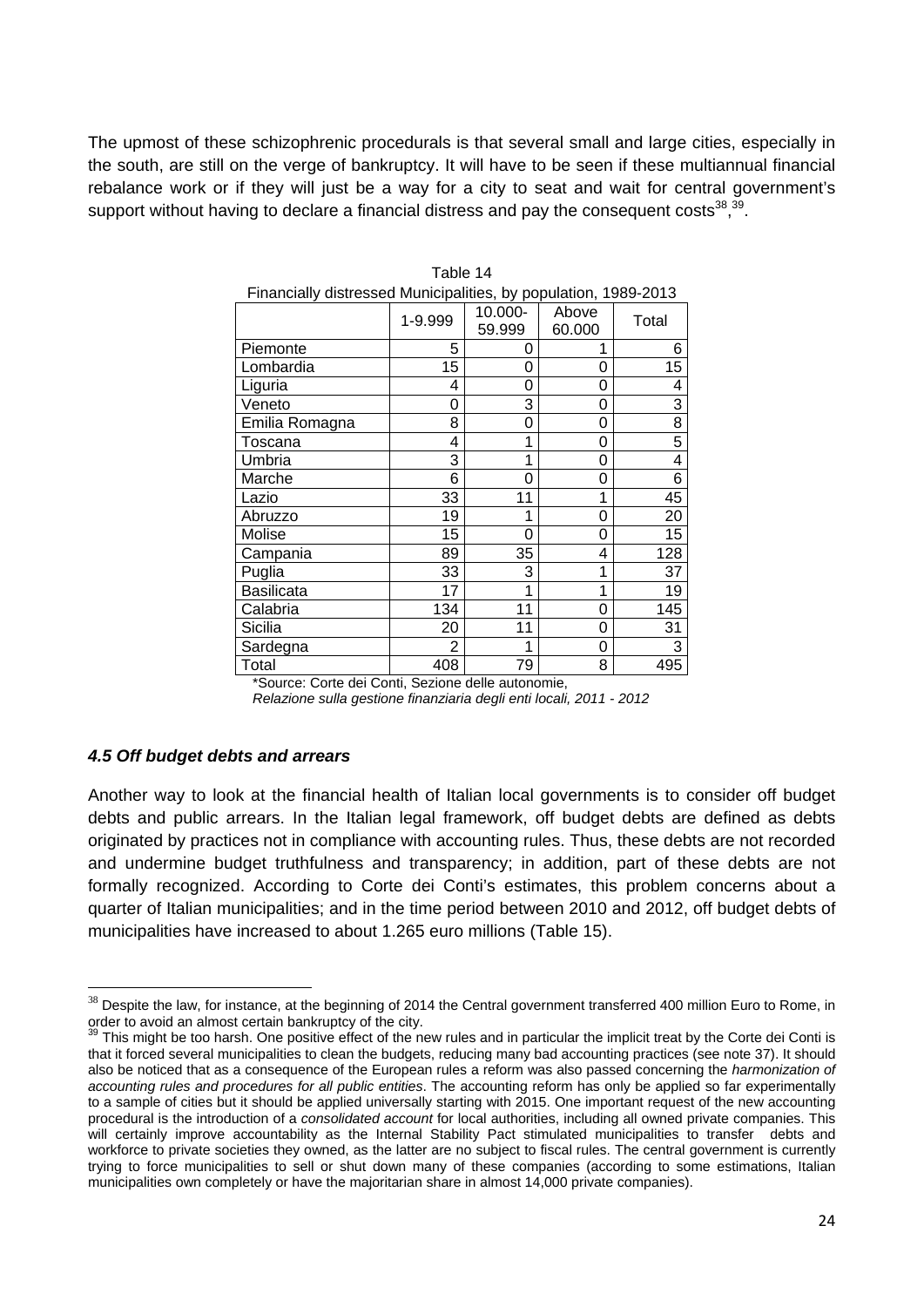| On buddet debts of Municipalities 2010-2012 (euro millions) |                |            |            |           |
|-------------------------------------------------------------|----------------|------------|------------|-----------|
| Year                                                        | N. of          | Recognised | be<br>Т٥   | Total     |
|                                                             | Municipalities |            | recognised |           |
| 2010                                                        | 2006           | 628,763    | 353,055    | 981,818   |
| 2011                                                        | 1930           | 551,079    | 264,953    | 816,032   |
| 2012                                                        | 1951           | 576,548    | 688,646    | 1.265,194 |

| Table 15                                                     |
|--------------------------------------------------------------|
| Off budget debts of Municipalities 2010-2012 (euro millions) |

\*Source: Corte dei Conti, Sezione delle autonomie,

*Relazione sulla gestione finanziaria degli enti locali*, *2011 - 2012*

Concerning public arrears, these differ from off budget debts because in this case debts are originated by practices in compliance with accounting rules but with shortage of coverage funds. There are no available official and certain data about the exact amount of arrears. The Bank of Italy<sup>40</sup> in 2013 estimated them in about 90 euro billions, half of which originating in the health care sector (arrears of Health Care Units). Notice that at least for municipalities some of these arrears were a result of the working of the Internal Fiscal Pact itself, which, since 2011, asked municipalities to reach the targets on budget on both accrual and cash bases. Hence, a municipality might have had the money to pay private suppliers, but was unable to spend it as it had already met its cash limit.

| Arrears payments (euro billions, on 28 march)* |            |           |          |  |
|------------------------------------------------|------------|-----------|----------|--|
|                                                | Resources  | Resources | Payments |  |
|                                                | assignment | available |          |  |
| Total amount                                   | 27.2       | 24.9      | 23.5     |  |
| Total amount as % of assignment                |            | 92%       | 86%      |  |
| <b>Central Administration</b>                  | 3.0        | 3.0       | 3.0      |  |
| Regions - Autonomous Provinces                 | 15.8       | 13.8      | 13.7     |  |
| <b>Provinces and Municipalities</b>            | 8.4        | 8.2       | 7 በ      |  |

Table 16

\*Source: Ministry for the Economy and Finance, "*Sblocca debiti", stato di attuazione*, 2014

In 2012 and 2013 the central Government approved two decrees, in order to pay off a big chunk of these arrears<sup>41</sup>, 40 euro billions between 2013 and 2014 or about 2,5% of GDP. In particular, 23.5 euro billions of arrears were repaid by March 2014, 13.7 billion of which concerning arrears owed to suppliers of health-care services (Table 16).

To understand the rationale for these policies, one should note that payment of arrears for current expenditure increases public debt *but not public deficit* of the general government, because the national institute of statistics (ISTAT), following European rules, computes such expenditures on an accruals basis. Therefore, they are already budgeted in the deficits of previous years. On the contrary, payments made in order to extinguish commercial debts for capital expenditure also *increase* the *deficit* because ISTAT calculates this expenditure on a cash basis.

  $^{40}$  Bank of Italy, Economic Bulletin, n. 68/ 2013 and n.2/2014; the Bank of Italy makes a yearly estimate of commercial debts on the basis of sample surveys of firms and supervisory reports.

Payments concern debts that were assessed as "certain, liquid and collectable" at the end of 2012; a debt is certain when its existence is not challenged (i.e. it is not the subject of disputes or contested in some other way); it is liquid when its amount has been determined or can easily be determined; and it is collectable when the deadline for payment has expired.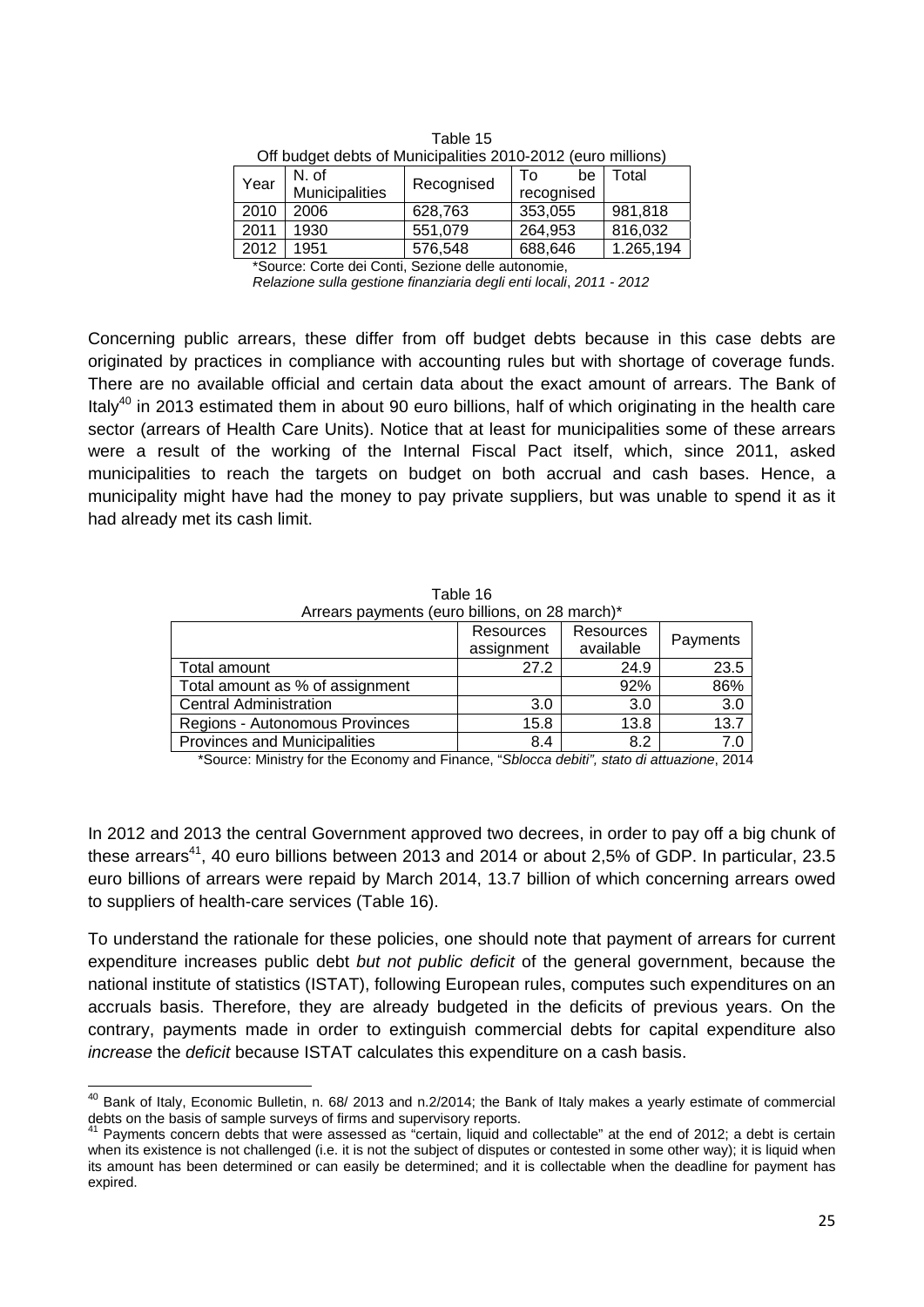Repayment of the commercial debts in 2013-14 represented perhaps the only counter cyclical fiscal measure that Italy could adopt since the beginning of the crisis while still complying with European rules<sup>42</sup>. It is hard to estimate the impact of these payments on growth. The Bank of Italy (2013) estimates fiscal multipliers which depend on how firms use the amount they receive (close to unity in the case of investment in machinery and working capital, and close to zero for the amounts that firms hold for precautionary purposes); in particular the effects of the measures to unblock general government commercial debts (totalling €47 billion in the two years 2013-14) on GDP is estimated to be a little over half a percentage point in the three years 2013-15.

Repayment of commercial debts by local units was therefore probably a good policy to follow for the national government. Still, it has to be acknowledged that it worsened the soft budget constraint problem at local level, that as we discussed above it is still rampant in the Italian structure of governments. The necessary financial resources have been disbursed by the central government trough cash advances to regions and municipalities; they should be reimbursed in the future, but of course it will have to be seen if this really happens.

#### **5. The Italian version of the fiscal compact and the new Constitution**

#### *5.1 The new art 81 and the "legge rinforzata".*

In 2014, the Italian version of the European treaty known as Fiscal Compact, entered in force, via a constitutional amendment (rewriting art.81) and an implementing law (*legge rinforzata*; literally enhanced law) voted with supermajority. As well known, the new fiscal rule does not allow for debt to finance investment, but only to account for economic cycle. The "legge rinforzata" specifies this requirement further by clarifying that the country will be assumed to be in a budget equilibrium if it reaches its *medium term objective*, as defined at the European level. For Italy, the medium term objective is to have (starting with 2015) a balanced structural budget. The rule applies to general government. For the central government application of the law means an overall (structural) budget in equilibrium, including transfers to local governments and social security's entities.

For the local governments, the law specifies something different. Overall budget equilibrium must be reached (each year) at the *regional level* for all local governments belonging to that region, including the regional government itself, but there are no specific constraints for each single local government. This means that, say, a single municipality can still debt finance an investment *provided* that this new debt is matched by a corresponding surplus of another municipality located in the same region, or by a surplus at regional government level<sup>43</sup>. Thus, this constitutional provision replicates what already implied by ordinary laws, through the *vertical* (the region pays) or the *horizontal* pact (the other municipalities pay), with the difference that now national horizontal pact seems to be excluded, as the overall budget equilibrium must be reached at the level of each region.

 $^{42}$  The European Commission took the view that they were not problematic as they referred to past behavior. Plus, as noticed into the text, by and large, these payments did not affect the deficit rule but only public debt. And the European rule on debt reduction only applies from 2015 onwards.

<sup>&</sup>lt;sup>43</sup> This pooling of municipalities' surplus and deficits at the regional level, exploiting the lumpy nature of investment at local level, makes sense for large regions such as Lombardia, with 10 million of inhabitants and more than 1,600 municipalities. It makes by far less sense for smaller regions such as Calabria or Molise.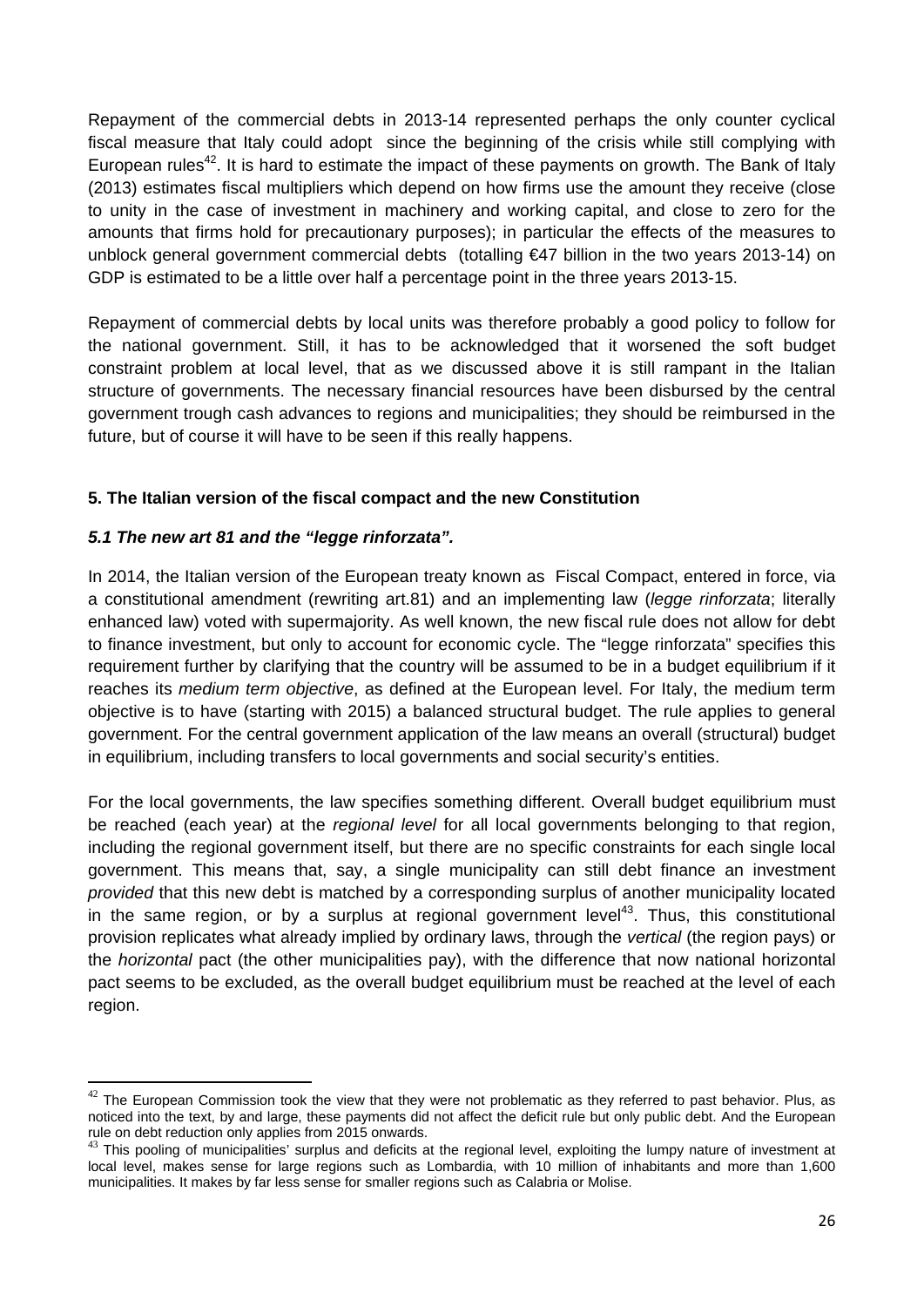The problem with this provision is that, as seen above, these pacts do not seem to be working; only the vertical pact worked so far and only in those regions where the regional government had some extra money to spare (basically only in the north). And it is not obvious why the horizontal pacts should work in the future. As discussed above, one of the reason why they did not work is that in a situation of economic difficulty and uncertainty concerning both future grants and future regulations, municipalities with a surplus did not trust lending their money to some other municipalities. To make it works, there should be a more explicit guarantee that this money will come back and also more flexible rules (mimicking a true market mechanism) that allowed to remunerate the lending.

One way to proceed would be to strengthen the role of regional government with respect their own municipalities, giving regions *the control of local finance*, currently under the control of the national government; that is, allowing grants and grant allocation to municipalities to be decided at the regional government. The central government could simply transfer to each region the money it now uses to finance the municipalities of that region<sup>44</sup>, letting the region decides how to allocate these resources. And the fact that regions control present and future grants would allow them to guarantee that the money a municipality gives up today (letting others use its surplus) comes back tomorrow (with some interest). In other words, the regional government would then have the powers to guarantee that all local governments insisting in the same region, including the regional government itself, would respect the overall balanced budget rule, even allowing for a break of the rule at the single municipality level.

Unfortunately, although this enhanced role of regions versus their municipalities is perfectly compatible with the current constitution, it was never applied<sup>45</sup>. Municipalities, that in Italy have traditionally a stronger role than regions, in particular big cities, resent region "centralism" and always resisted such a move, preferring to maintain a direct financial link with the central government. Worse, as we discuss below, this enhanced role of regions is *less compatible* with the new proposed constitution that undoubtedly weakens the institutional and political role of regions.

The conclusion is that the new fiscal rules might turn out to be too strict to allow for debt financing of even economically meaningful public investments, forcing each local government to be continuously in a budget balanced equilibrium. This can dampen growth in a country where a) local investments are traditionally very important (approximately 2/3 of public investment are usually carried out at the local level); b) they are the only ones that work<sup>46</sup> c) they have already been dramatically reduced during the crisis, as we saw above.

#### *5.2 Local governments in the new proposed Constitution*

The process leading to a constitutional reform has just started and will require time to be approved (if ever) as it needs two passages in both houses with a minimum time span of three months between each passage and possibly, a confirmative referendum. But the new government is very determined to bring it to a conclusion and the amended text has the support of main parties represented in the Parliament. As already stated, the main aim of the constitutional reform is to eliminate the Italian perfect bicameralism, transforming the upper house in a Senate of local

  $44$  It should not necessarily be a transfer. For example, the central government could just raise the regional tax share on VAT or the regional surcharge tax on IRPEF, reducing suitably its own tax rates.<br><sup>45</sup> Only the three small Special regions in the north have full control of the financing of their municipalities.

 $46$  See note 31 for a discussion of why large public works in Italy are difficult to decide and to execute.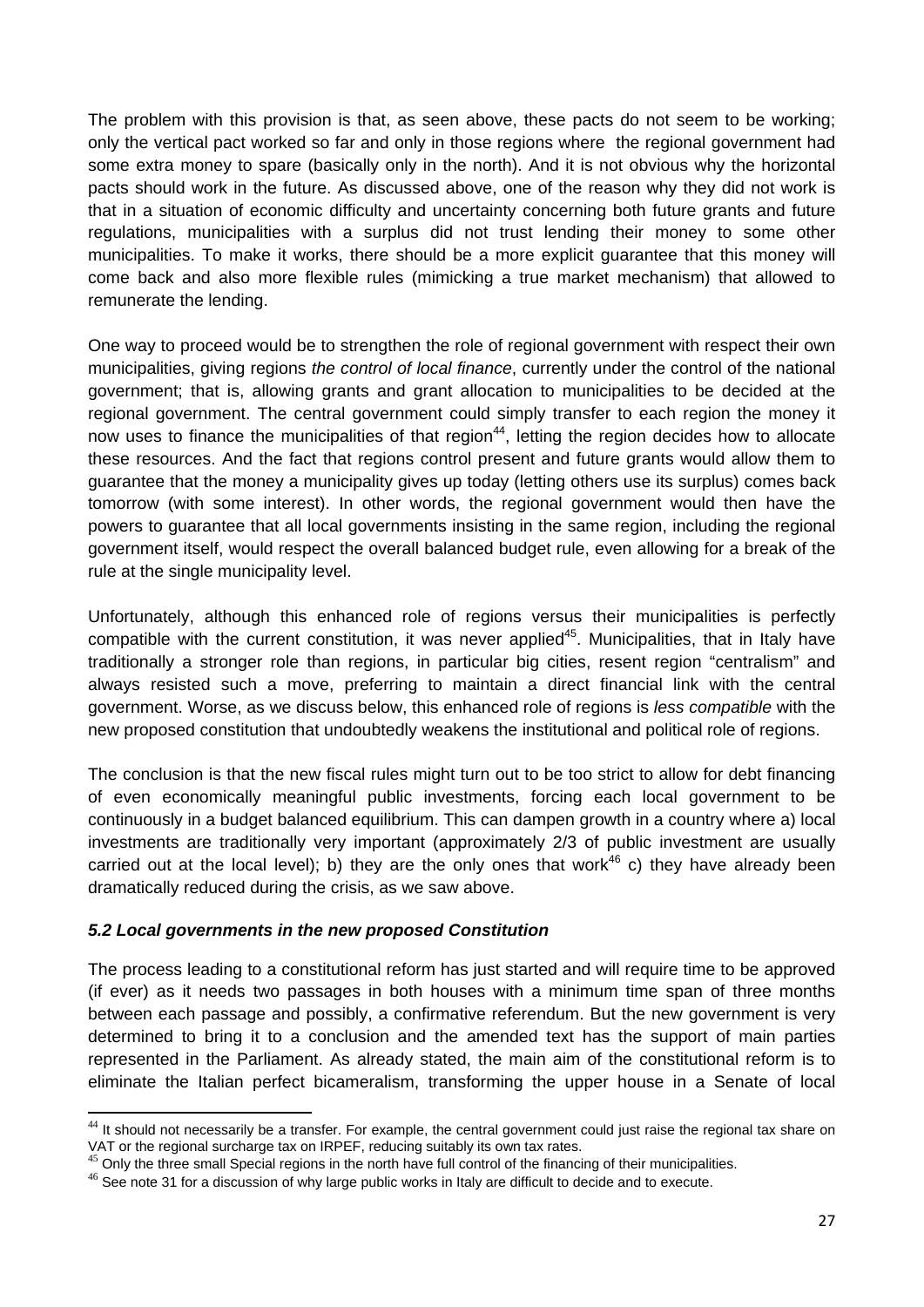authorities whose support is no longer needed for the central government to rule. But the constitution also implies deep changes for the structure of local governments. Provinces are definitely abolished; region's functions are drastically reduced, in particular the category of shared functions is abolished; and a *supremacy clause* is introduced<sup>47</sup>, so that in case of a conflict central government legislation is now much more likely to dominate regional one<sup>48</sup>.

Regions exclusive functions are still enumerate in the constitution<sup>49</sup>, but this is hardly a protection for region's autonomy as the supremacy clause will presumably allow the central government to have an upper hand in these matters too. The role of regions also change. They gain a role in the Senate, as out of 100 senators, 74 will be representatives of the regional councils (elected by the regional councillors among themselves to become senators)<sup>50</sup>. But they share this role with the mayors of the main cities, as 21 senators (one for each region) are mayor<sup>51</sup>. The role of the new Senate is basically only advisory, except for constitutional changes, international treaties and the election of the President of Republic, where it has the same status as the lower chamber, as a potential guarantee against a too powerful national government.

More specifically, the new Senate may ask to examine all legislation, but the lower chamber has no obligation to take into account Senate's suggestions. More protection is offered on laws referring to the articles of the constitution that directly impact on local government functions; the new article 117, where the main regional functions are indicated. Here, an exam by the Senate of proposed legislature is compulsory. But the lower chamber is still the final decision maker, as it can always overcome Senate amendments by absolute majority  $(50\% + 1)$  of votes among all MPs)<sup>52</sup>. And legislative initiative is in the hands of the lower house. Even the wages of the President of region and the regional councillors will be from now on decided by the central government as it happens for municipalities and at same level of the mayor of the main municipalities. Interestingly, while there is still a debate in Parliament about the nature of senators (if directly or indirectly elected), no one has raised any objections about the reduced role of regions, an indication of the low level of consensus that regions presently enjoy among citizens.

The art.119 on fiscal federalism (never really applied) remains basically unchanged, although it makes even less sense in the new structure. This is a problem, because as it has already happened, in order to conciliate this article with reality the legislator will have to introduce several unnecessary complications in local finance<sup>53</sup>. Furthermore, number and identity of regions remain

 $47$  Central government can invoke reasons of "national interest" to bypass regional legislature.

<sup>&</sup>lt;sup>48</sup> In case of a conflict, it is always up to the Constitutional Court to decide.

<sup>&</sup>lt;sup>49</sup> The new constitution enumerates all exclusive functions of central government, where now many of the previous shared functions are allocated. For example, all previous shared functions on energy, infrastructures, banking system, labor, trade, etc. return to the exclusive competence of the national government. All other functions are in theory exclusive functions of regions, subjected to the supremacy clause. But the new art.117 is more specific on some of the functions that remain to regions. They mostly coincide with the main ones currently attributed to regions. Health care provision, vocational training, local transport and environment.<br><sup>50</sup> Seats will be allocated to regions according to population, but as there is minimum number of senators for each region

and the number of regional senators is limited, representation will only weakly follow population.<br><sup>51</sup> The remaining five senators are directly appointed by the President of the Republic.

 $52$  In the hope of the constitutional lawmaker, the fact that regions are already involved, through their representatives in the Senate, in the definition of the legislature concerning their (reduced) functions, should reduce *ex ante* the reasons for conflict with the national government, while the supremacy clause should reduce it *ex post*, by making it less likely that a region will appeal to the Constitutional Court (being less likely that it can now win).

<sup>&</sup>lt;sup>53</sup> Recall that according to art.119 transfers can only be redistributive and without string attached. This has meant, in applying the 2009 Framework Law, having to "invent" a lot of *fake tax shares* to be able to provide local governments with the same grants they received before.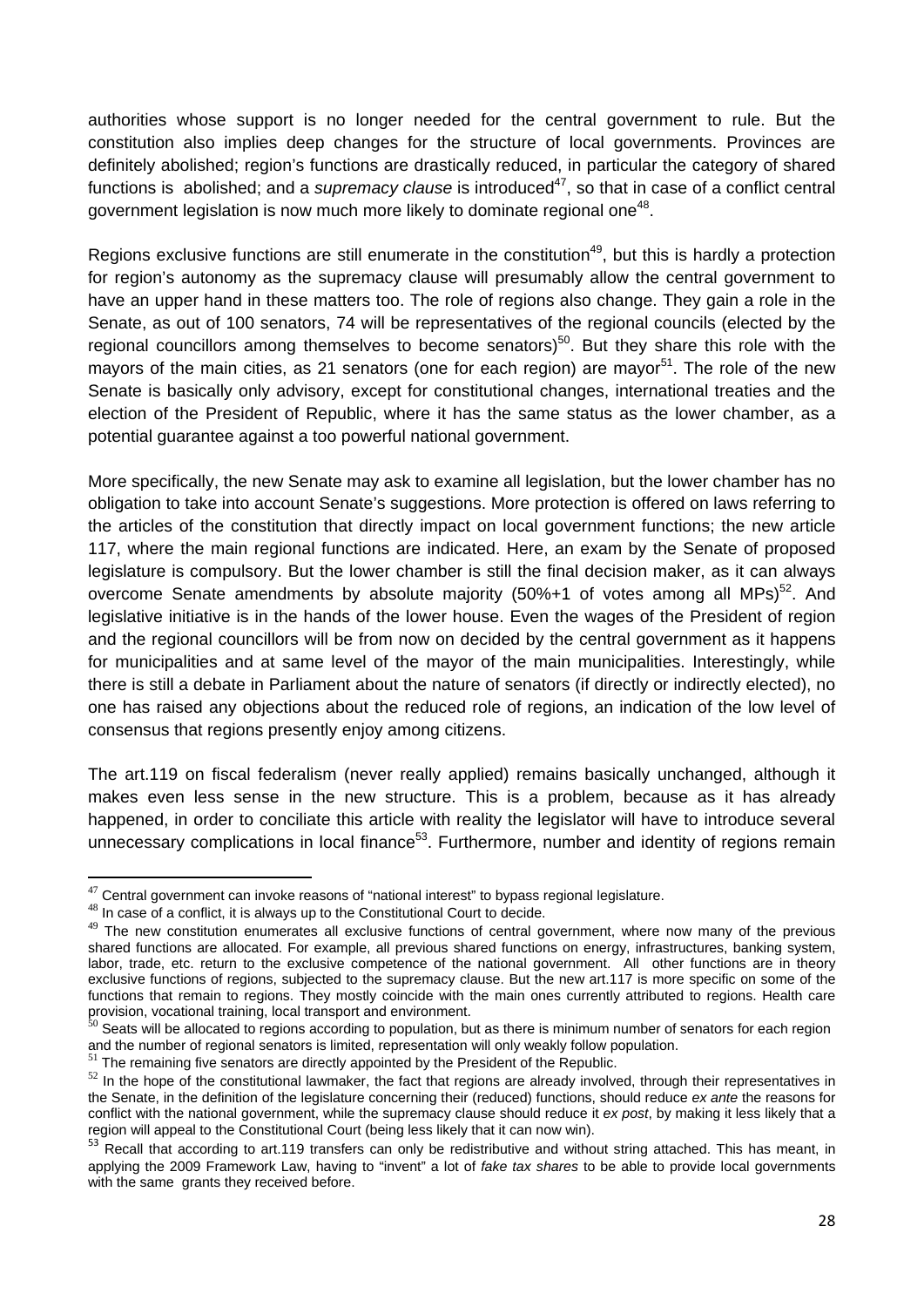unchanged, although this would have been the right opportunity to merge together at least the smaller ones.

Summing up, while the current constitution has in the regional level of government the fundamental agent for decentralization, in the future, if the new constitution is approved, many functions will be the facto or de jure re-centralized, and regions will basically have the same rank of municipalities. Future Italy will then be composed only by the central government and by municipalities, quasimunicipalities (the regions) and union of municipalities (these are also the new Metropolitan cities). The question is whether this will work.

#### **6. Concluding remarks**

The economic crisis that started in 2008 and deepened in 2011 deeply affected the fiscal relationships between levels of government in Italy. The crisis was not a direct result of mismanagement of local finances, although the poor quality of several institutions concerning regional and local government had a role in explaining the dismay performance of the economy both before and during the crisis. As a consequence of the crisis, the Italian system of government clearly moved in the direction of a re-centralization of policies. Likely, this new equilibrium will also find a new constitutional basis. It will have to be seen that this new equilibrium will be able to offer a more efficient and responsive system of governments at local level. Some steps, detailed in the paper, clearly point in this direction; others do not.

<u> 1989 - Johann Stoff, amerikansk politiker (d. 1989)</u>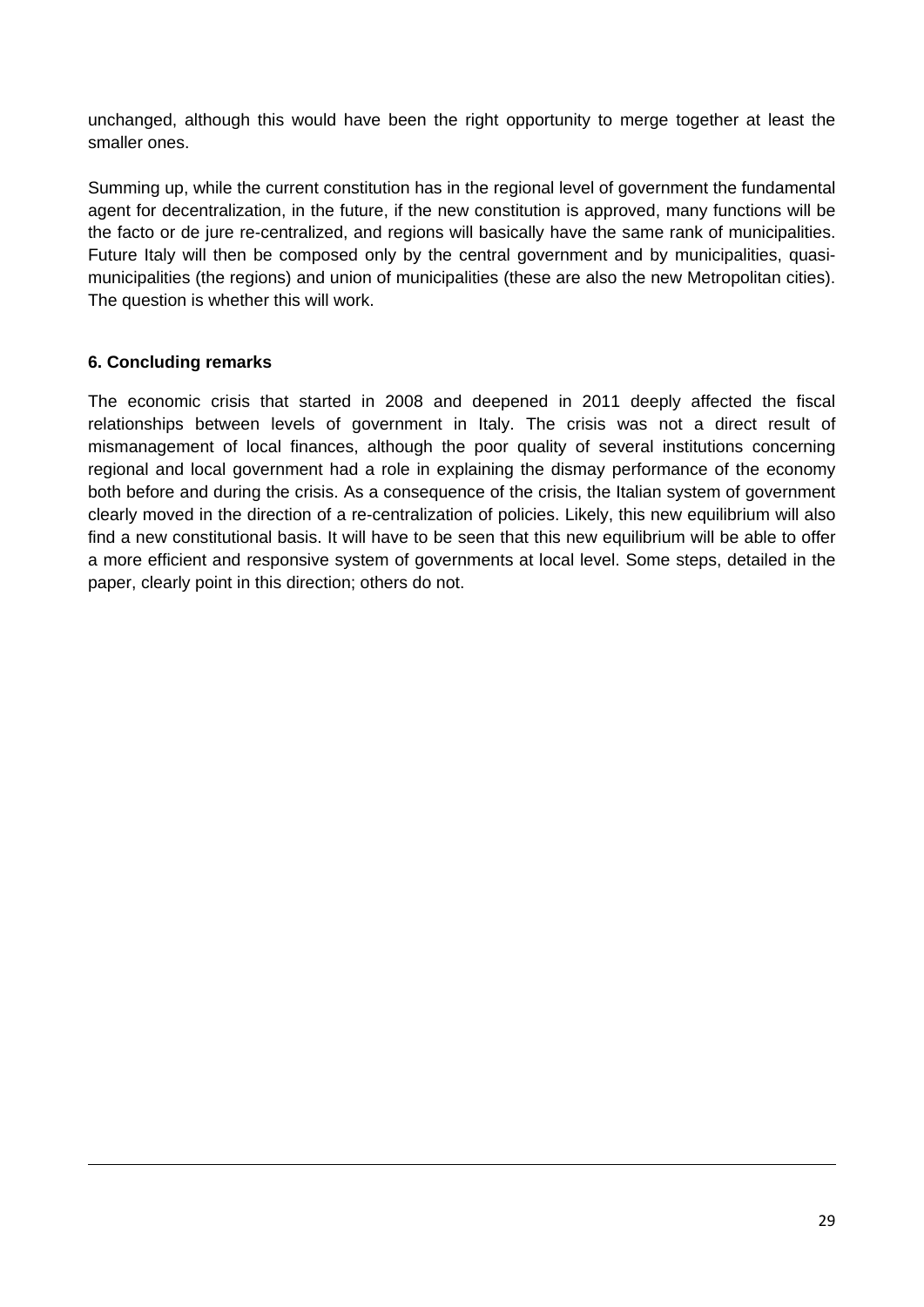#### **References**

Ambrosanio M. F. and Balduzzi P. (*forthcoming*), Patti di Stabilità Interni: efficaci, verticali, orizzontali?, *Secondo Rapporto sulla Finanza Pubblica*, Fondazione Rosselli

Ambrosanio M. F. and Balduzzi P. (2013), La finanza pubblica negli anni della crisi**,** *Osservatorio Monetario*, 2, pp. 64-84.

Ambrosanio M. F. and Balduzzi P. (2011), Federalismo fiscale: a che punto siamo?, *Osservatorio Monetario*, 2, pp. 66-84.

Ambrosanio M. F. and Bordignon M. (2007a), *Il federalismo fiscale in Italia: fatti e problemi*, ASSBB, Quaderni rossi, n. 234.

Ambrosanio M. F. and Bordignon M. (2007b), Internal stability pacts: the European experience, *EEGM Papers*, P-4, pp.1-38.

Ambrosanio M. F., Bordignon M. and Cerniglia F. (2010), Constitutional Reforms, Fiscal Decentralization and Regional Fiscal Flows in Italy*,* in Bosch N., Espasa M. and Sole Ollè A. (eds.) *The Political Economy of Inter-Regional Fiscal Flows, Measurement, Determinants and Effects on Country Stability*, pp. 75-107, Edward Elgar.

Balduzzi P. (*forthcoming a)*), La nuova finanza locale, in M. Savino and L. Fragolent (eds.), *Città e politiche in tempo di crisi*.

Balduzzi P. (*forthcoming b)*), La spending review nel 2012.

Balduzzi P. and Grembi V. (2011), Fiscal Rules and Window Dressing: The Case of Italian Municipalities, *Giornale degli Economisti e Annali di Economia*, 70 (1), pp. 97-122.

Bank of Italy (2013), *Economic Bulletin*, n. 68

Bank of Italy (2014), *Economic Bulletin*, n. 2

Baldersheim H. and Rose L. E. (2010), *Territorial choice. The politics of boundaries and borders*, Palgrave McMillan, Londra.

Bordignon M. (2005), Some theses on Italian fiscal federalism, *Review of economic conditions in Italy*, 2, pp. 207-235.

Bordignon M. (2013), Economic Crisis and Recentralization of Government: the Italian Experience, in Bosch N. and Solé-Ollé A. (eds.), IEB's Report on Fiscal Federalism '12

Bordignon M., Gamalerio M. and Turati G. (2013), Decentralization, Vertical Fiscal Imbalance, and Political Selection, CESifo Working Paper Series No. 4459, available at SSRN: http://ssrn.com/abstract=2353334

Bordignon M., Giannini S. and Panteghini P. (1999), Corporate Tax in Italy: An Analysis of the 1998 Reform, *FinanzArchiv: Public Finance Analysis*, 56 (3/4), pp. 335-.

Bordignon M., Grembi V., and Piazza S. (2013), *Who Do You Blame in Local Finance? An Analysis of Municipal Financing in Italy*, mimeo.

Bordignon M., Nannicini T. and Tabellini G. (2013), *Moderating Political Extremism: Single Round vs Runoff Elections under Plurality Rule*, IZA DP No. 7561.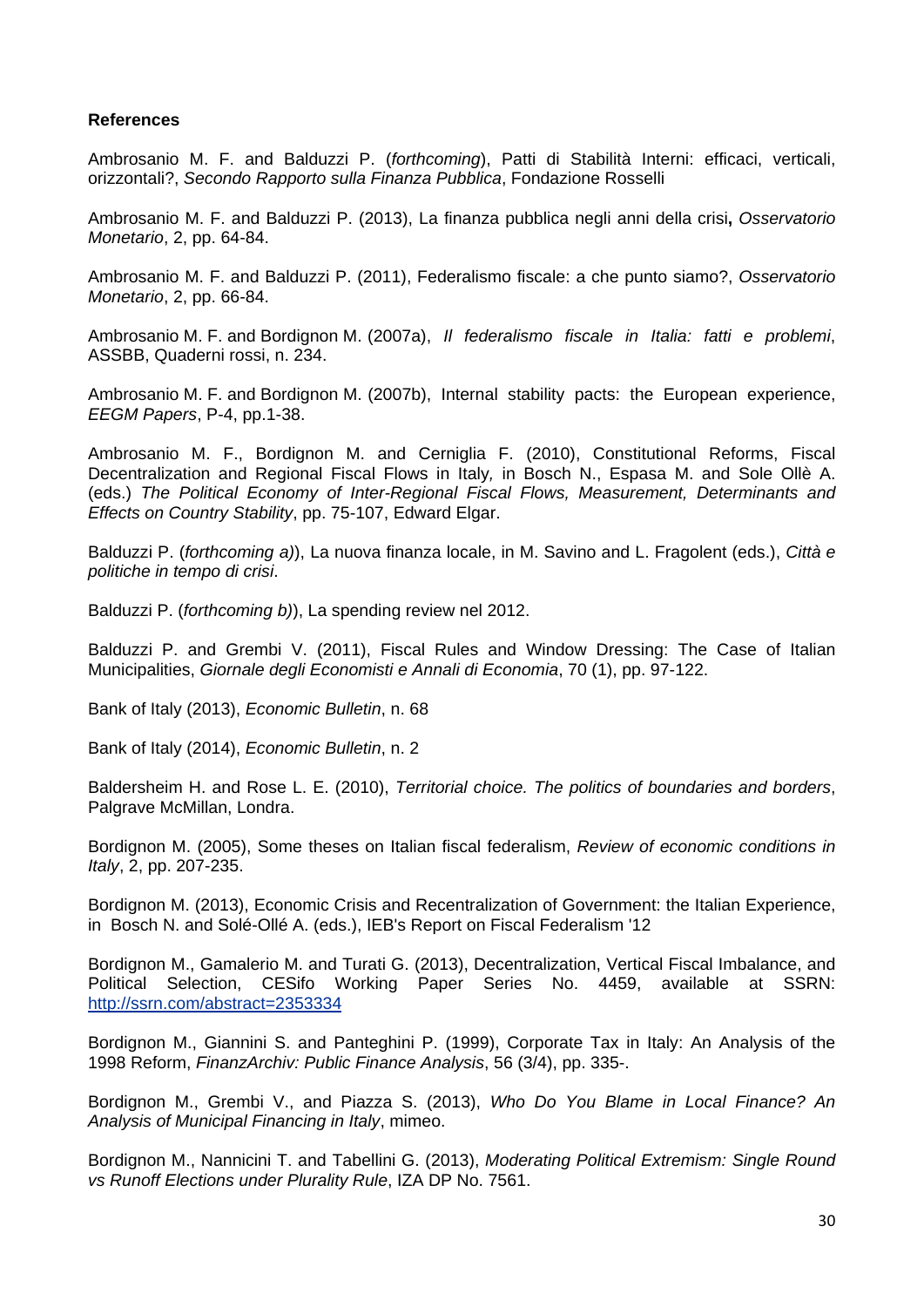Bordignon M. and Turati G. (2009), Bailing out expectations and public health expenditure, *Journal of Health Economics*, Elsevier, vol. 28(2), pp. 305-321.

COPAFF (Technical Commission for Fiscal Federalism, 2014), *Condivisione tra i livelli di governo dei dati sull'entità e la ripartizione delle misure di consolidamento della finanza pubblica*, First Report.

Corte dei Conti, Sezione delle autonomie (2013), *Relazione sulla gestione finanziaria degli enti locali, 2011 - 2012* 

Corte dei Conti (2014), *Audizione sul D.D.L. "Disposizioni urgenti in materia di finanza locale, nonché misure volte a garantire la funzionalità dei servizi svolti nelle istituzioni scolastiche, A.C. 2162 21 marzo 2014"* 

Giarda P. (2001) Fiscal federalism in the Italian Constitution: the aftermath of the October 7th referendum", in *Nations, Federalism and Democracy*, Editrice Compositori, Bologna 2001, pp.105- 118.

Giarda P. (2004), Decentralization and Intergovernmental fiscal Relations in Italy: A Review of past and recent trends", *Rivista di diritto finanziario e scienza delle finanze*, LXIII, 4, pp. 527-561.

Giarda P. (2009), Il sistema italiano di federalismo fiscale, XXI secolo – Il mondo e la storia,<br>Enciclopedia Treccani. http://www.treccani.it/enciclopedia/il-sistema-italiano-di-federalismo-Enciclopedia Treccani, http://www.treccani.it/enciclopedia/il-sistema-italiano-di-federalismofiscale\_(XXI-Secolo)/.

Grembi V., Nannicini T. and Troiano U. (2014), Policy Responses to Fiscal Restraints: a Difference-in-Discontinuities Design, *IGIER Working Paper* n.397, 2011 (updated February 2014).

Iommi S. (2014), *Un approccio più scientifico per la riforma delle città metropolitane*, www.lavoce.info.

IRPET (2012), *Dimensioni dei governi locali, offerta di servizi pubblici e benessere dei cittadini*. IRPET

Moretti E. (2012), *La nuova geografia del lavoro*, Mondadori, Milano.

Petretto A. (2012), Costituzionalizzazione dell'equilibrio di bilancio, stabilità e crescita economica, *Atti del Convegno "Crisi economica e trasformazione della dimensione giuridica. La costituzionalizzazione del pareggio di bilancio tra internazionalizzazione economica, processo d'integrazione europea e sovranità nazionale*", Fondazione CESIFIN, Firenze.